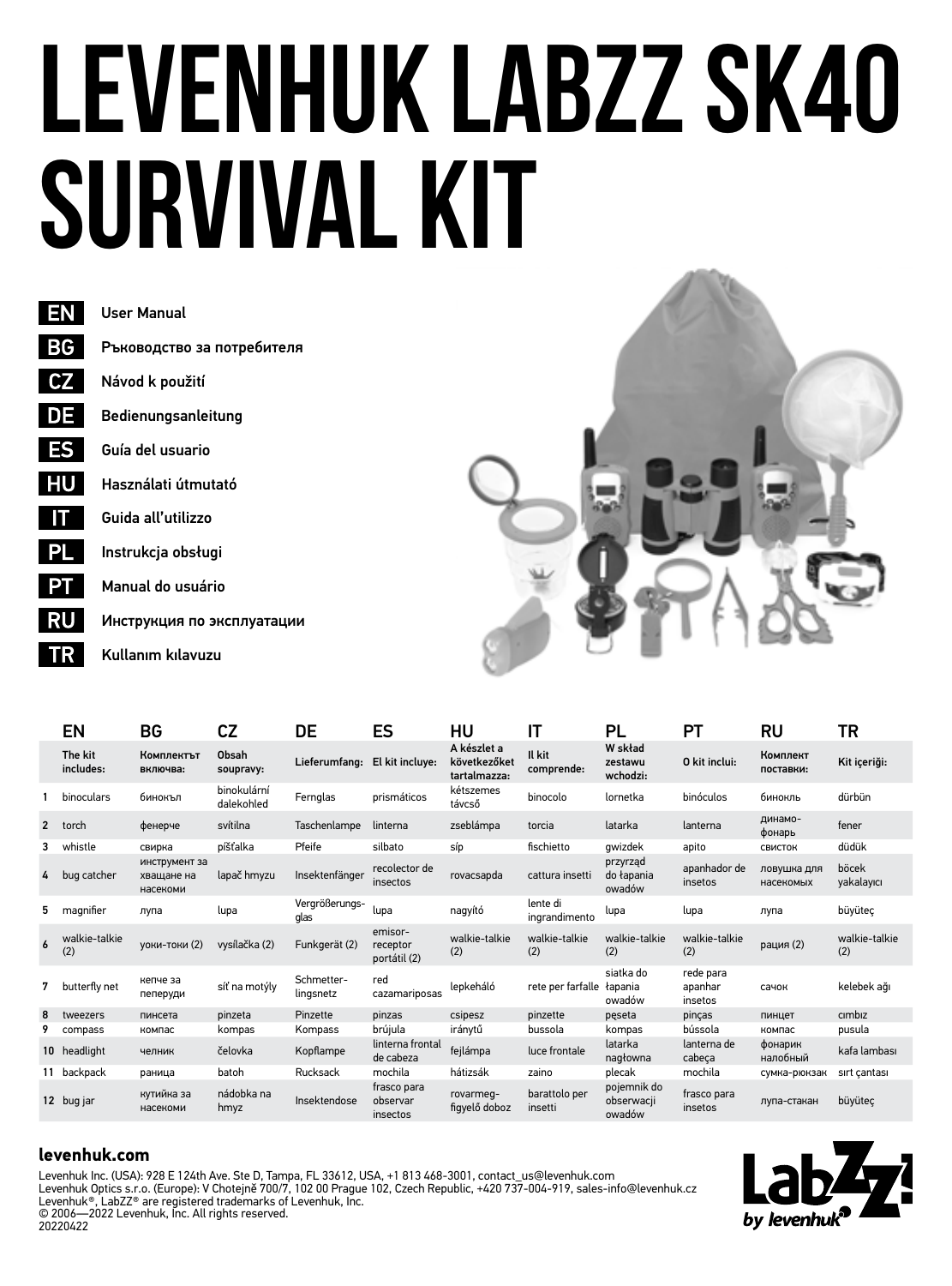

|    | ΕN                    | ВG                                                          | CZ                         |
|----|-----------------------|-------------------------------------------------------------|----------------------------|
| 1  | Antenna               | Антена                                                      | Anténa                     |
| 2  | TX/RX icon            | Иконка TX/RX<br>(предаване/приемане)                        | Ikona TX/RX                |
| 3  | Volume level          | Сила на звука                                               | Úroveň hlasitosti          |
| 4  | UP button             | Бутон НАГОРЕ                                                | Tlačítko Nahoru            |
| 5  | Monitor button        | Бутон "Монитор"                                             | Tlačítko monitoru          |
| 6  | On/Off button         | Бутон за вкл./изкл.                                         | Tlačítko zap/vyp           |
| 7  | DOWN button           | Бутон НАДОЛУ                                                | Tlačítko Dolů              |
| 8  | Earphones jack        | Гнездо за включване<br>на слушалки                          | Konektor sluchátek         |
| 9  | Speaker               | Високоговорител                                             | Reproduktor                |
| 10 | Microphone            | Микрофон                                                    | Mikrofon                   |
| 11 | <b>MFNU</b> button    | Бутон MENU (меню)                                           | Tlačítko MFNU<br>(Nabídka) |
| 12 | Call button           | Бутон за повикване                                          | Tlačítko volání            |
| 13 | Keypad locked         | Заключена клавиатура                                        | Uzamčená klávesnice        |
| 14 | Low battery indicator | Индикатор за<br>изтощена батерия                            | Indikátor vybité baterie   |
| 15 | Talk button           | Бутон TALK (говорене)                                       | Tlačítko hovoru (TALK)     |
| 16 | VOX activated         | Активирана система<br><b>VOX (за гласово</b><br>управление) | Aktivní VOX                |
| 17 | Scanning              | Сканиране                                                   | Skenování                  |
| 18 | Channel/Menu item     | Канал/елемент от<br>менюто                                  | Kanál / položka nabídky    |
| 19 | CTCSS tone            | CTCSS (филтриране на<br>паразитните сигнали)                | Tón CTCSS                  |
| 20 | Flashlight on/off     | Вкл./изкл. на<br>фенерчето                                  | Svítilna zap/vyp           |
| 21 | Scan button           | Бутон за сканиране                                          | Tlačítko skenování         |
| 22 | Flashlight            | Фенерче                                                     | Svítilna                   |
| 23 | Fastener              | Закрепващ елемент                                           | Upínač                     |
| 24 | Pocket clip           | Шипка за джоб                                               | Kapesní spona              |

|    | DE                                        | ES                                 | нu                                       | IΤ                                | PL                                                  | PТ                              | RU                                           | TR                        |
|----|-------------------------------------------|------------------------------------|------------------------------------------|-----------------------------------|-----------------------------------------------------|---------------------------------|----------------------------------------------|---------------------------|
|    | Antenne                                   | Antena                             | Antenna                                  | Antenna                           | Antena                                              | Antena                          | Антенна                                      | Anten                     |
| 2  | Senden/Empfangen-<br>Anzeige              | Icono de transmisión/<br>recepción | TX/RX ikon                               | Icona TX/RX                       | Ikona TX/RX                                         | Ícone TX/RX                     | Прием (RX)/<br>передача (ТХ)                 | TX/RX simgesi             |
| 3  | Lautstärkeanzeige                         | Nivel de volumen                   | Hangerő                                  | Livello del volume                | Poziom głośności                                    | Nível de volume                 | Уровень громкости                            | Ses düzevi                |
| 4  | Aufwärtstaste                             | <b>Botón SUBIR</b>                 | FEL gomb                                 | Pulsante SU                       | Przycisk w górę                                     | Botão Seta para CIMA            | Кнопка UP (вверх)                            | YUKARI düğmesi            |
| 5  | Abhören-Taste                             | Botón de<br>monitorización         | Megfigyelés gomb                         | Pulsante monitor                  | Przycisk<br>monitorowania                           | Botão de<br>monitorização       | Кнопка вкл./<br>выкл. контроля<br>радиоэфира | Dinleme düğmesi           |
| 6  | Ein-/Austaste                             | Botón de encendido/<br>apagado     | Főkapcsoló gomb                          | Pulsante on/off                   | Przycisk wł./wvł.                                   | Botão Ligar/Desligar            | Кнопка вкл./выкл.<br>устройства              | Açma/Kapama<br>düğmesi    |
| 7  | Abwärtstaste                              | Botón BAJAR                        | LE gomb                                  | Pulsante GIÙ                      | Przycisk w dół                                      | Botão Seta para<br><b>BAIXO</b> | Кнопка DOWN (вниз)                           | AŞAĞI düğmesi             |
| 8  | Kopfhöreranschluss                        | Conector de<br>auriculares         | Fülhallgató-<br>csatlakozó               | Jack per auricolari               | Gniazdo<br>słuchawkowe jack                         | Conector de<br>auriculares      | Разъем для<br>подключения<br>наушников       | Kulaklık jakı             |
| 9  | Lautsprecher                              | Altavoz                            | Hangszóró                                | Altoparlante                      | Głośnik                                             | Altifalante                     | Динамик                                      | Hoparlör                  |
| 10 | Mikrofon                                  | Micrófono                          | Mikrofon                                 | Microfono                         | Mikrofon                                            | Microfone                       | Микрофон                                     | Mikrofon                  |
| 11 | Menütaste                                 | Botón MENU (Menú)                  | MENU (Menü) gomb                         | Pulsante MENU                     | Przycisk MENU                                       | Botão MENU                      | Кнопка Меню                                  | MENU (MENÜ)<br>düğmesi    |
|    | 12 Ruftaste                               | Botón LLAMAR                       | Call (Hívás) gomb                        | Pulsante CHIAMA                   | Przycisk<br>wywoływania                             | Botão Chamada                   | Кнопка вызова                                | Arama düğmesi             |
|    | 13 Tastensperre-Anzeige Teclado bloqueado |                                    | Billentvűzet zárolva                     | Tastiera bloccata                 | Właczona blokada<br>klawiatury                      | Teclado bloqueado               | Клавиатура<br>заблокирована                  | Tuş takımı kilidi         |
|    | 14 Energiestandanzeige                    | Indicador de pila baja             | Alacsonv töltésszint-<br>ielző           | Indicatore di batteria<br>scarica | Wskaźnik<br>niskiego poziomu<br>naładowania baterii | Indicador de pilha<br>fraca     | Индикатор заряда<br>батареек                 | Düşük pil göstergesi      |
|    | 15 Sprechtaste (TALK)                     | Botón HABLAR<br>(TALK)             | TALK (Beszéd) gomb                       | Pulsante TALK<br>(Parla)          | Przycisk TALK<br>(rozmów)                           | Botão TALK (Falar)              | Кнопка передачи<br>ГОЛОСОВОГО<br>сообщения   | TALK (Konuşma)<br>düğmesi |
|    | 16 Vox-Anzeige                            | Función VOX activada VOX aktiválva |                                          | VOX attivato                      | Aktywowany tryb<br>vox                              | VOX ativado                     | VOX активен                                  | VOX etkin                 |
| 17 | Suchlauf-Anzeige<br>(Scan)                | Exploración de<br>canales          | Keresés                                  | Scansione                         | Skanowanie                                          | A procurar                      | Сканирование                                 | Tarama                    |
| 18 | Kanal-Anzeige/<br>Menüelement             | Canal / elemento<br>de menú        | Csatorna/menüpont                        | Indicatore canale/<br>menù        | Numer kanału/<br>pozycja menu                       | Canal/Item de menu              | Номер канала/<br>пункта меню                 | Kanal/Menü öğesi          |
|    | 19 CTCSS-Ton-Anzeige                      | Tono CTCSS                         | CTCSS hang                               | Tono CTCSS                        | Ton CTCSS                                           | Tom CTCSS                       | CTCSS TOH                                    | CTCSS tonu                |
| 20 | Taschenlampe<br>ein/aus                   | Linterna encendida/<br>apagada     | Zseblámpa<br>bekapcsolva/<br>kikapcsolva | Torcia on/off                     | Przełącznik latarki                                 | Ligar/Desligar<br>lanterna      | Кнопка вкл./выкл.<br>фонарика                | Fener açma/kapama         |
|    | 21 Suchlauftaste                          | Botón de exploración               | Keresés gomb                             | Pulsante scansione                | Przycisk skanowania                                 | Botão de procura                | Кнопка<br>сканирования                       | Tarama düğmesi            |
|    | 22 Taschenlampe                           | Linterna                           | Zseblámpa                                | Torcia                            | Latarka                                             | Lanterna                        | Фонарик                                      | Fener                     |
| 23 | Verriegelung                              | Cierre                             | Rögzítő                                  | Chiusura                          | Zaczep                                              | Botão de fixação                | Защелка                                      | Bağlantı elemanı          |
|    | 24 Taschenclip                            | Pinza de bolsillo                  | Zsebcsíptető                             | Fermaglio                         | Klips                                               | Clipe de bolso                  | Клипса                                       | Cep klipsi                |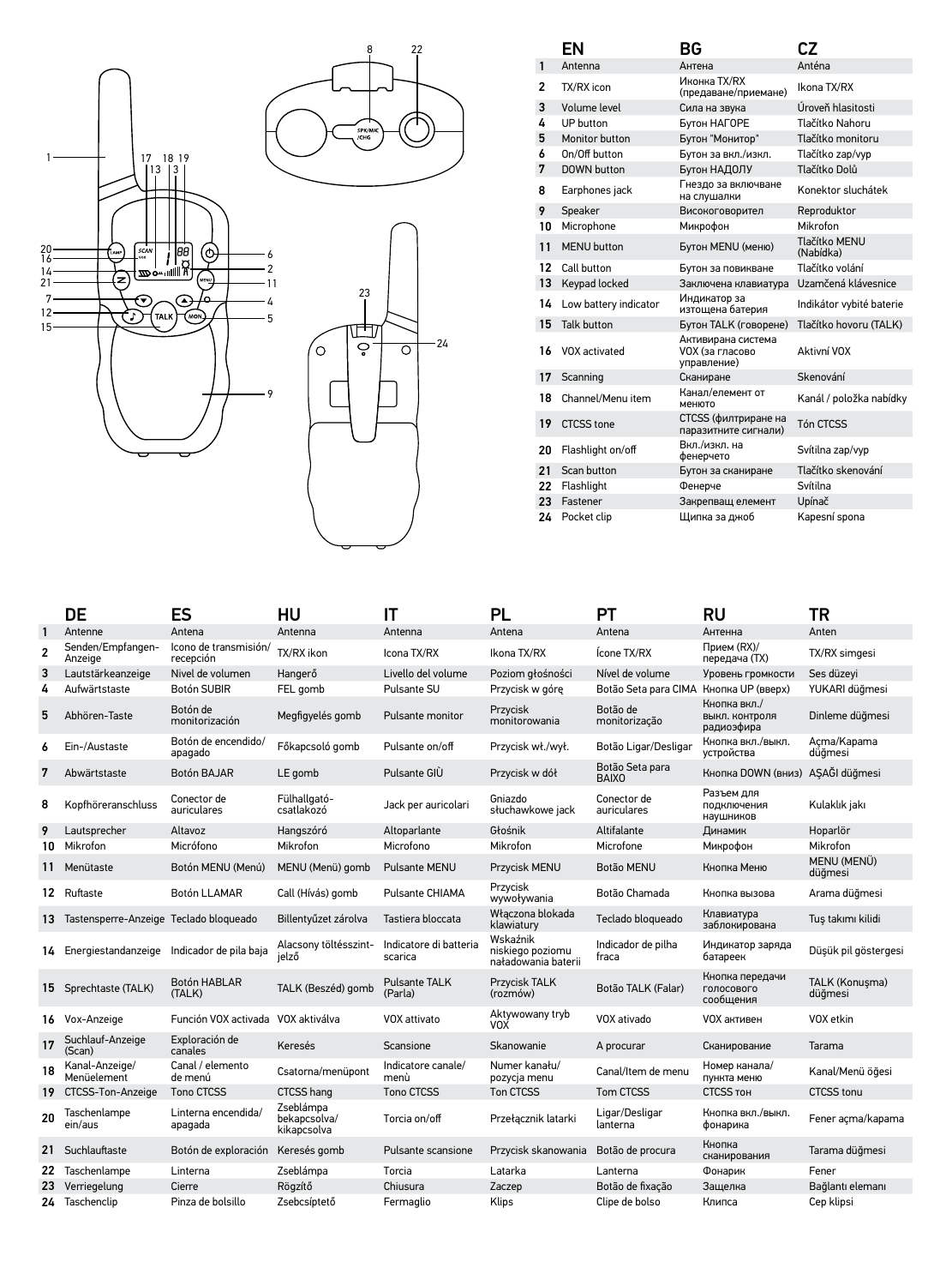# EN Levenhuk LabZZ SK40 Survival Kit

- Never, under any circumstances, look directly at the Sun, another bright source of light or at a laser through this device, as this may cause PERMANENT RETINAL DAMAGE and may lead to BLINDNESS.
- Beware of insect bites!
- Children should use the device under adult supervision only.
- 
- 
- If a part of the device or battery is swallowed, seek medical attention immediately.<br>• Reep packaging materials away from children to avoid risk of suffocation.<br>• Always replace the whole set of batteries at one time; ta are installed correctly with regard to polarity (+ and –). Remove used batteries promptly. Never heat batteries in order to revive them.

### Binoculars

Look through the binoculars' eyepieces with both eyes. To adjust the interpupillary distance, keep varying the angle between the binoculars' parts (relative to its central axis) until the image merges into a single circle. Remember the setting for future use.

Follow this procedure to adjust focus setting:

- Look through your binoculars at a distant object;
- Rotate the central focusing wheel until the view is focused.



### Torch

Slide the safety lock (3) backwards, as the arrow shows. Press on the lever (4), and the light will go on for a moment. Press the lever at the same speed to "make" electricity. When you are done, push the lever in the casing and slide the safety lock back.

- 1. LED light 2. On/Off switch
	- (not active)
	- 3. Safety lock for the lever
	- 4. Lever 5. Strap
		-

### Bug jar

With bug jar you can observe living creatures without any harm to them or the environment. This spacious transparent glass can hold plants, insects, spiders and even fish (when the glass is filled with water). You can watch the can's inhabitants through its transparent walls or through the cap with built-in magnifying lenses.

### **Magnifier**

Magnifier is a convenient magnifying glass with a handle. These magnifiers enable young explorers of the world to magnify and observe in detail any tiny objects.

### Compass

With the compass, you can easily orient a map and set directions for travel, safely hike off-road without getting lost, easily determine where you are and calculate the distance to your destination

- 1. Sight wire (front sight)
- 2. Sight glass
- 3. Rotating rim
- 4. Sight slot (sight notch)
- 5. Magnifying glass
- 6. North arrow (compass needle)
- 7. 360° scale with degrees



6

3xAAA batteries



Headlight is a lightweight tool that is perfect for games and easy orienting in darkness. The bright LED light has three modes — straight light, flashing light, and SOS light — and can be easily switched on or off. For SOS mode, press and hold the button for 3 seconds. The angle of inclination is adjustable (up to 45°). Battery replacement: open the battery compartment, replace the batteries, and then close the compartment.





5 3 2

1

7

4





4

5

2

3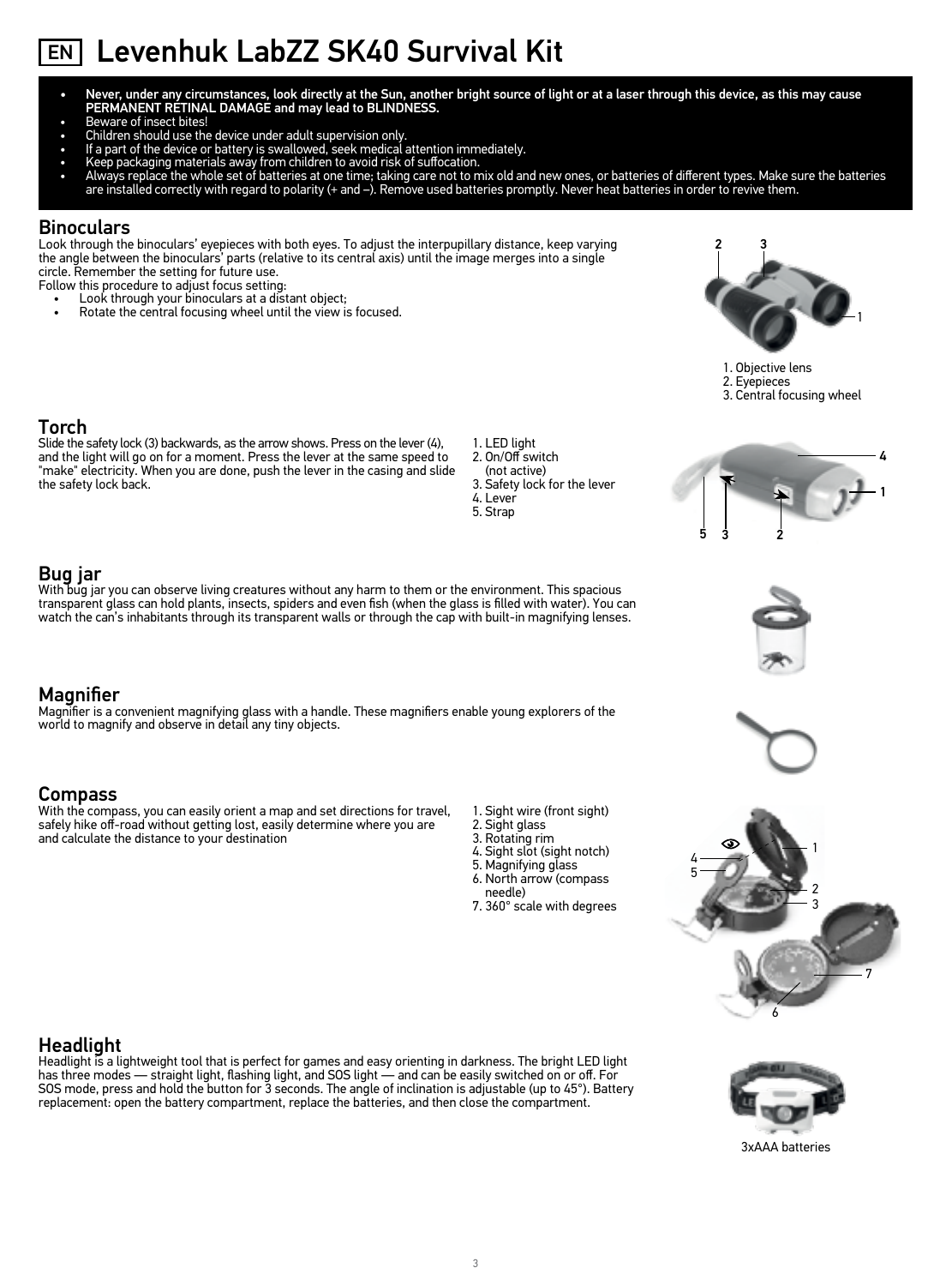### Getting started

Press the fastener (23) and pull the pocket clip (24) gently. Open the battery compartment cover and insert 4 AAA batteries according to the correct polarity. Close the cover until it clicks. Repeat the same steps with the second device.

### Using the walkie-talkie

To turn the device on, press and hold the On/Off button (6) for 3 seconds.

The volume level is controlled by the UP (4) and DOWN (7) buttons.

Both walkie-talkies must be tuned to the same channel and CTCSS tone/DCS code (if used), so that you can communicate. Press the MENU button (11) — the channel digit will start blinking. Select one of the channels using the UP (4) and DOWN (7) buttons and press the TALK button (15) to confirm the choice. To select the CTCSS tone/DCS code for the current channel, press the MENU button (11) twice, specify the encoding type, and then one of the codes. To save the settings, press the TALK button (15).

To call the other person, press the CALL button (12). During the conversation, the transfer icon (TX) will be shown on the screen.

Press the TALK button (15) to send a voice message and keep it pressed while speaking. After the button is released, the device will give a short beep tone, indicating that the device has switched to receiving mode.

To turn the backlight on, press any button except the MENU button (11) and the monitoring button (5).

To reset to the factory settings turn the device off, press the UP button (4) and turn the device on again.

### Other functions

Monitoring — is used in case of an unstable signal. It disables the squelch function so that all the signals on the selected channel become audible.<br>Scan — checks all channels for activity, stopping at each channel where a

off via the MENU button (11).

Keypad lock — allows you to exclude the accidental pressing of buttons. To activate this mode, press and hold the MENU button (11) for 2 seconds. The TALK and CALL buttons will remain active! Squelch — turns on automatically.

### Specifications

| <b>Specifications</b>       |                                   |
|-----------------------------|-----------------------------------|
| Frequency range             | 446MHz                            |
| Channels                    | 8                                 |
| Radio signal radius         | up to 3km /1.8mi.                 |
| Squelch                     | $\ddot{}$                         |
| <b>VOX</b>                  | $\ddot{}$                         |
| Monitoring                  | $\ddot{}$                         |
| Scan function               | $\ddot{}$                         |
| Power source                | 4 AAA batteries (for each device) |
| <b>Transmission power</b>   | 0.5W                              |
| Operating temperature range | $-20 +50°C$ / $-4 +122°F$         |

### Care & maintenance

Do not use the device in potentially explosive environments or while riding a bicycle or driving a car or any other vehicle. Consult your doctor about the safety of the device regarding any medical device you may be using. Do not use the device near radio sources as it may cause interference. Use a soft, damp cloth to clean the device. Do not use any ethanol- or acetone-based fluids on it.

Warranty: lifetime. For further details, please visit our web site: www.levenhuk.com/warranty The manufacturer reserves the right to make changes to the product range and specifications without prior notice.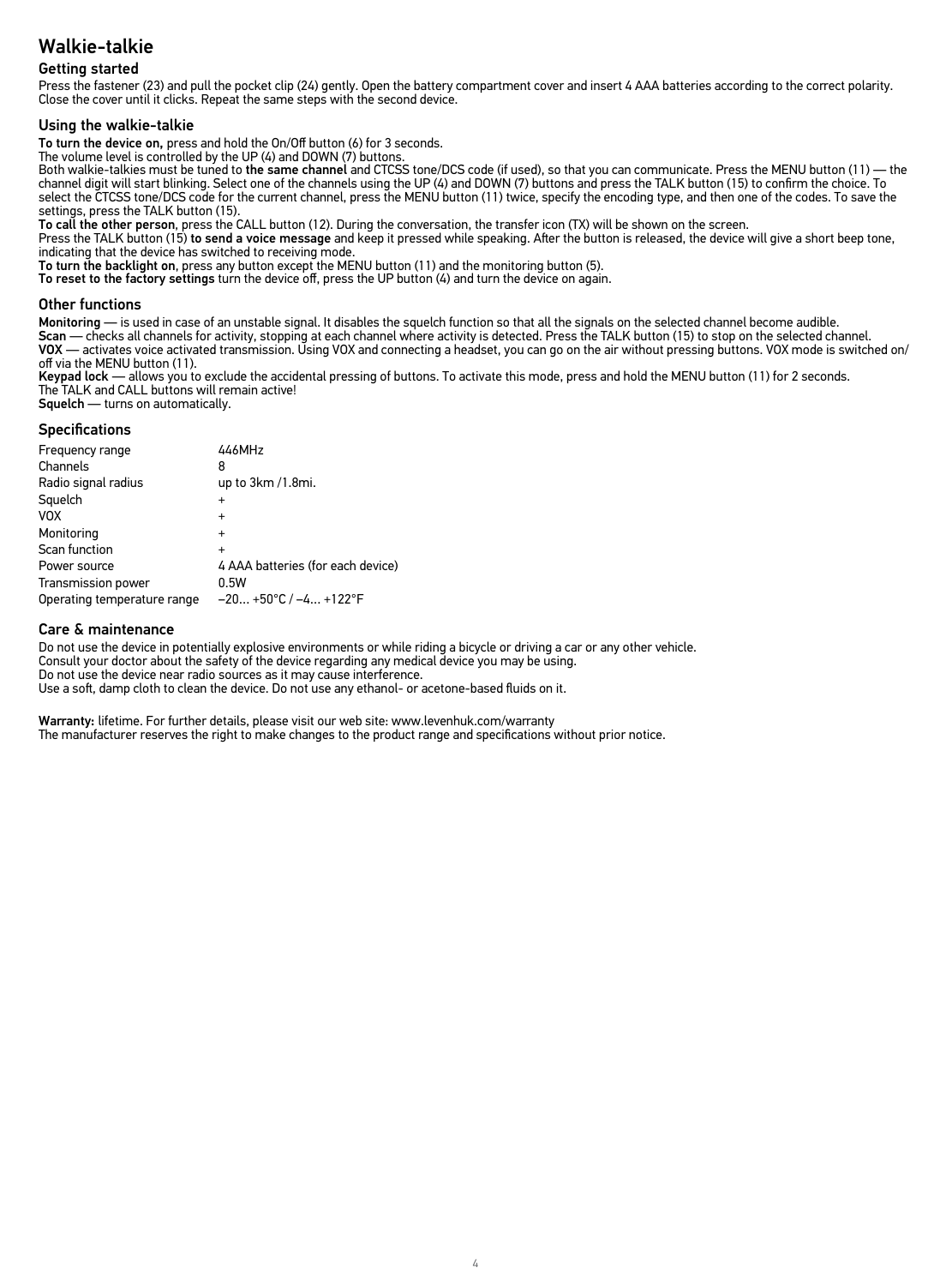# $\overline{\text{BG}}$  Haбор за оцеляване Levenhuk LabZZ SK40

- никога и при никакви обстоятелства не гледайте директно към слънцето, друг ярък източник на светлина или лазер през това устройство, тъй като това може да предизвика ПЕРМАНЕНТНО УВРЕЖДАНЕ НА РЕТИНАТА и може да оСЛЕПОТА.
- Внимавайте за ухапване от насекоми!
- Децата трябва да използват устройството само под надзора на възрастни.
- Ако някоя част от устройството или батерията бъдат погълнати, незабавно потърсете медицинска помощ.
- Дръжте опаковъчните материали далеч от деца, за да избегнете риска от задушаване.
- Винаги сменяйте всички батерии едновременно, като внимавате да не смесите стари и нови или батерии от различен тип. Уверете се, че батериите са поставени правилно по отношение на полярността (+ и –). Извадете използваните батерии незабавно. Никога не загрявайте батерии, опитвайки се да ги използвате допълнително време.

### Бинокъл

Погледнете през окулярите на бинокъла с двете очи. За да регулирате разстоянието между окулярите, продължете да променяте ъгъла между частите на бинокъла (отнасящи се към централната му ос), докато изображението не се появи в единична окръжност. Запомнете настройката за бъдещо използване. Следвайте тази процедура, за да регулирате фокуса:

- Погледнете през бинокъла към отдалечен обект;
- Завъртете пръстена за фокусиране, докато не фокусирате изгледа. 1



- 1. Лещи на обектива
- 2. Окуляри

5 3 2

3. Пръстен настройване

### Фенерче

Плъзнете предпазната блокировка (3) назад по посока на стрелката. Натиснете лоста (4) и светлината ще се включи за момент. Натиснете лоста със същата скорост, за да "генерирате" електричество. Когато сте готови, натиснете лоста в корпуса и плъзнете предпазната блокировка назад.

- 1. Светодиодна светлина
- 2. Бутон Вкл./Изкл.(неактивен)
- 3. Обезопасяваща блокировка за
- лоста 4. Лост
- 5. Ремък



### Кутийка за насекоми

Чрез кутийката за насекоми Вие можете да наблюдавате живи същества, без да навредите на тях или на околната среда. Тази прозрачна стъклена чашка може могат да се поставят растения, насекоми, паяци и дори рибки (когато е пълна с вода). Можете да наблюдавате обитателите на кутийката през нейните прозрачни стени или през капачката с вградени лупи.

### Лупа

Лупата е удобна лупа с дръжка. Тези лупи позволяват на млади изследователи на света около тях да увеличават и наблюдават в подробности всички малки обекти.

### Компас

С компаса можете лесно да се ориентирате по карта и да определяте посоки за пътуване, безопасно да правите офроуд преходи, без да се губите, лесно да определяте къде се намирате, и да изчислявате разстоянието до крайната дестинация.

- 1. Прицелен проводник
- (предно виждане)
- 2. Зрително стъкло
- 3. Въртящ се обръч 4. Слот за виждане (прорез за
- виждане) 5. Лупа
- 6. Стрелка за Север (стрелка на компаса)
- 7. 360° скала с градуси



### Челник

Челникът е лек инструмент, който е идеален за игри и лесно ориентиране в тъмнината. Ярката светодиодна лампа има три режима — непрекъсната светлина, премигваща светлина и SOS светлина — и лесно може да се включва и изключва. За SOS режима натиснете и задръжте бутона 3 секунди. Наклонът е регулируем (до 45°). Смяна на батериите: отворете отделението за батериите, сменете батериите и затворете отделението.



6

3 батерии AAА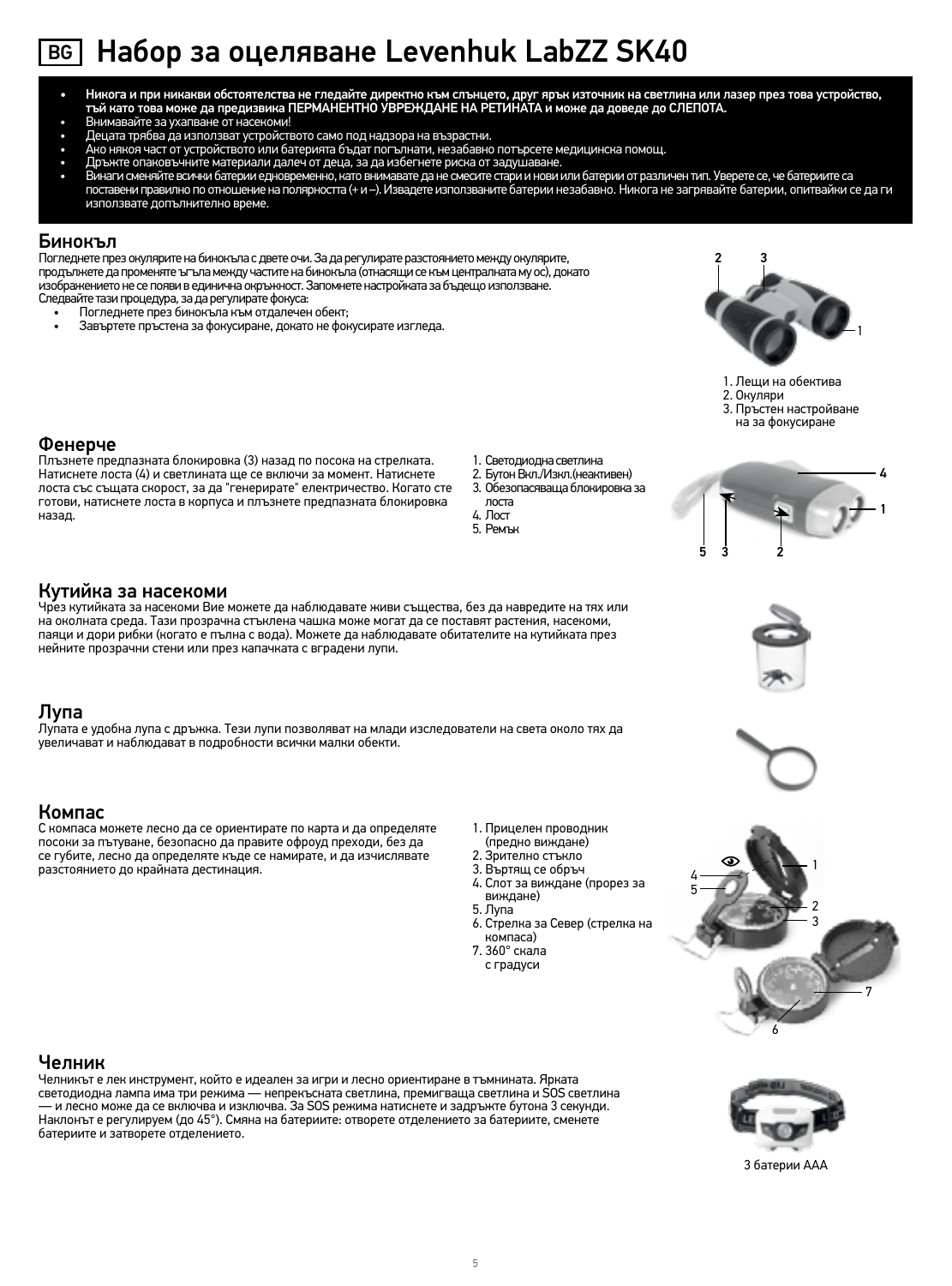### Уоки-токи

### Да започнем

Натиснете закрепващия елемент (23) и издърпайте внимателно щипката (24) за джоб. Отворете капака на отделението за батериите и поставете 4 батерии размер ААА, като спазвате поляритета. Затворете капака и го натиснете, докато щракне. Повторете същите стъпки за второто устройство.

### Използване на преносимата радиостанция

За да включите устройството, натиснете и задръжте натиснат бутона за вкл./изкл. (6) в продължение на 3 секунди.

Силата на звука се регулира чрез бутоните НАГОРЕ (4) И НАДОЛУ (7).

Двете преносими радиостанции трябва да бъдат настроени на един и същи канал и CTCSS/DCS код (ако се използва), за да можете да осъществите връзка. Натиснете бутона MENU (меню) (11) – цифрата на канала ще започне да мига. Изберете един от каналите чрез бутоните НАГОРЕ (4) И НАДОЛУ (7) и натиснете бутона за говорене TALK (15), за да потвърдите избора. За да изберете CTCSS/DCS код за текущия канал, натиснете бутона MENU (меню) (11) двукратно, задайте типа кодиране и след това един от кодовете. За да запаметите настройките, натиснете бутона за говорене TALK (15).

За да се обадите на другия човек, натиснете бутона за повикване CALL (12). По време на разговора иконката за предаване (TX) ще се показва на екрана. устройството ще издаде кратък звуков сигнал, показващ, че устройството е превключило в режим на приемане.

За включване на задното осветяване натиснете някой от бутоните, с изключение на бутона MENU (меню) (11) и бутона за следене (5).

За да се върнете към фабричните настройки, изключете устройството, натиснете бутона НАГОРЕ (4) и включете устройството отново.

### Други функции

Следене – използва се при нестабилен сигнал. Той забранява функцията за границата на шума, така че всички сигнали на избрания канал да могат да се чуват.

Сканиране – проверява активността на всички канали, като спира на всеки канал, на който е открита активност. Натиснете бутона за говорене TALK (15), за да спрете на избрания канал.

VOX – задейства предаването с гласово активиране. Като използвате VOX и свържете слушалки, можете да говорите, без да натискате бутони. Режимът VOX се включва/изключва чрез бутона MENU (меню) (11).

Заключване на клавиатурата – позволява Ви да предотвратите случайно натискане на бутони. За да активирате този режим, натиснете и задръжте натиснат бутона MENU (меню) (11) в продължение на 2 секунди.

Бутоните TALK и CALL ще останат активни!

Потискане на шума – включва се автоматично.

### Технически характеристики

| Честотен диапазон                 | 446 MHz                                           |
|-----------------------------------|---------------------------------------------------|
| Канали                            | 8                                                 |
| Обсег на радиосигнала             | до 3 km                                           |
| Потискане на шума                 | $\ddot{}$                                         |
| <b>VOX</b>                        | $\ddot{}$                                         |
| Следене                           | $\ddot{}$                                         |
| Функция "Сканиране"               | $\ddot{}$                                         |
| Захранващ източник                | 4 батерии с размер ААА (за всяко от устройствата) |
| Предавателна мощност              | 0.5W                                              |
| Диапазон на работната температура | $-20+50°C$                                        |

<mark>Грижи и поддръжка</mark><br>Не използвайте устройството в потенциално взривоопасна среда или докато карате велосипед, кола или друго превозно средство. Консултирайте се с Вашия лекар за безопасността на устройството по отношение на всяко медицинско изделие, което може да използвате.<br>Не използвайте устройството в близост до източници на радиосигнали, понеже то може да при За почистване на устройството използвайте мека влажна кърпа. Не използвайте върху него течности на базата на етанол или ацетон.

Гаранция: доживотна. За повече информация посетете нашата уебстраница: www.levenhuk.bg/garantsiya Производителят си запазва правото да прави промени на гамата продукти и спецификациите им без предварително уведомление.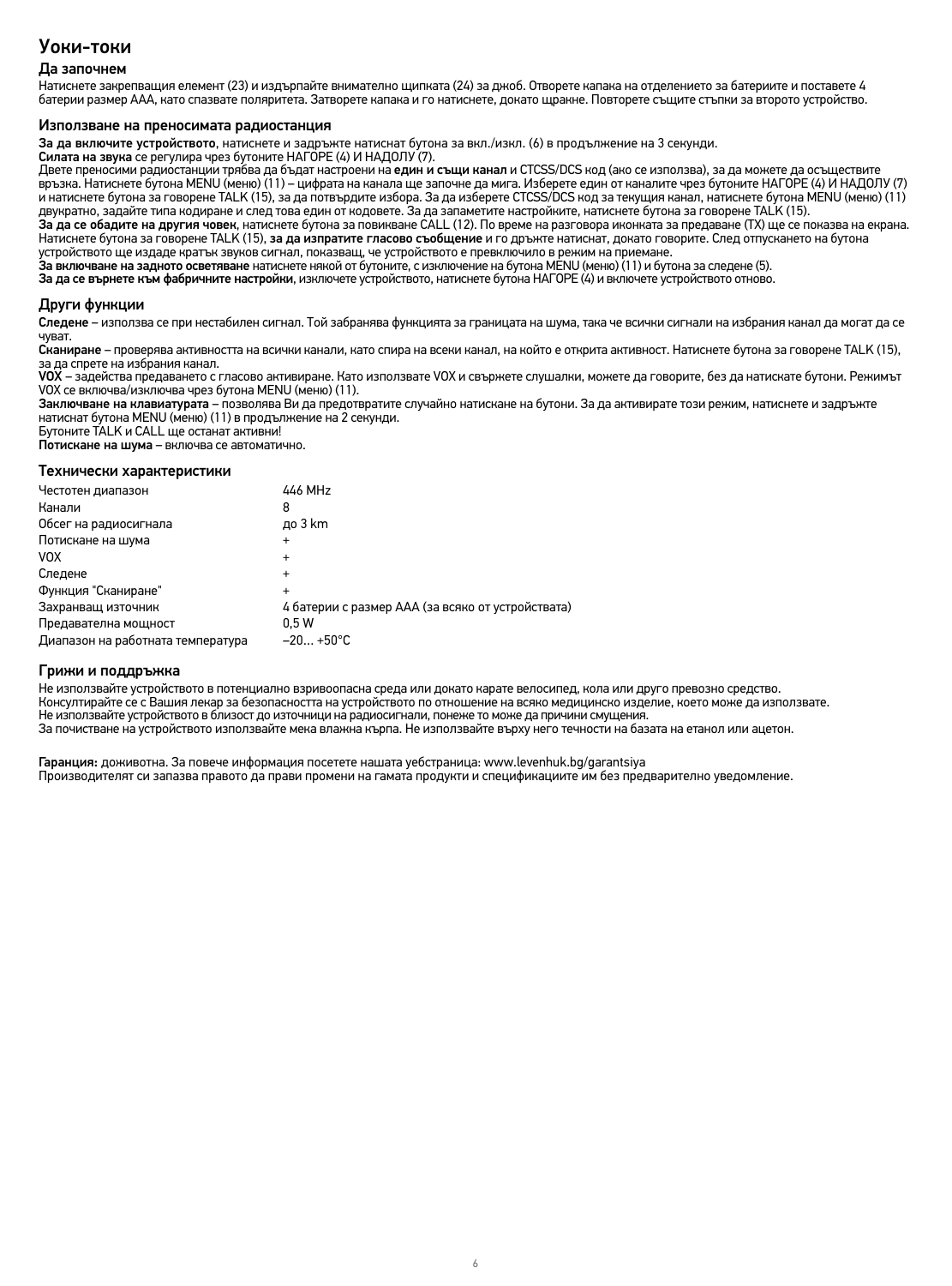# CZ Sada Levenhuk LabZZ SK40 Survival Kit

- Nikdy, za žádných okolností se tímto přístrojem nedívejte přímo do slunce, jiného světelného zdroje nebo laseru, neboť hrozí nebezpečí TRVALÉHO POŠKOZENÍ SÍTNICE a případně i OSLEPNUTÍ.
- 
- 
- Dejte pozor na kousnutí či štípnutí hmyzem!<br>• Děti by měly používat přístroj pouze pod dohledem dospělé osoby.<br>• Pokud dojde k požití části zařízení nebo baterie, okamžitě vyhledejte lékařskou pomoc.<br>•
- 
- Při výměně vždy nahrazujte celou sadu baterií a dbejte na to, abyste nemíchali staré a nové baterie, případně baterie různých typů. Ujistěte se, zda<br>jsou baterie instalovány ve správné polaritě (+ resp. –). Použité baterie

### Binokulární dalekohled

Podívejte se přes triedr oběma očima. Chcete-li upravit vzdálenost mezi tubusy, měňte úhel mezi částmi triedru (a středovou osou), dokud obraz nevidíte jako jediný kruh. Zapamatujte si nastavení pro budoucí použití.

Postup pro úpravu zaostření:<br>Podívejte se přes tried

- Podívejte se přes triedr na vzdálený objekt;
- Otáčejte středovým zaostřovacím šroubem, dokud není obraz ostrý. 1



5 3 2



1

4

### Svítilna

Posuňte pojistku (3) směrem dozadu ve směru šipky. Zatlačte na páku (4) a světlo se na chvíli rozsvítí. Tiskněte páku stejnou rychlostí a "vyrábějte" elektřinu. Jakmile skončíte, zatlačte páku do pouzdra a posuňte pojistkou do původní pozice.

1. LED svítilna 2. Vypínač (není aktivní) 3. Pojistka páky 4. Páka 5. Popruh

### Nádobka na hmyz

Pomocí nádobky na hmyz můžete pozorovat živé tvory, aniž byste jim nebo životnímu prostředí způsobili jakoukoli újmu. Tato prostorná nádobka z průhledného skla slouží k uložení rostlin, hmyzu, pavouků a dokonce rybek (když je nádobka naplněna vodou). Obyvatele nádobky můžete pozorovat přes její průhledné stěny nebo přes víčko s integrovanými lupami.

### Lupa

Lupa je snadno použitelné a praktické zvětšovací sklo s rukojetí. Tyto lupy umožňují mladým objevitelům světa zvětšovat a sledovat v detailu malé objekty všeho druhu.

### Kompas

S kompasem můžete snadno správně orientovat mapu a nastavit směr cesty, bezpečně vyrazit do terénu a nezabloudit, jednoduše určit místo, kde se nacházíte, a stanovit vzdálenost k cíli.

- 1. Záměrná nitka (drátek)
- 2. Krycí sklo 3. Otočný kotouč (rámeček)
- 4. Záměrná drážka
- 
- 5. Lupa 6. Šipka severu
- (střelka kompasu)
- 7. 360° stupnice

### Čelovka

Čelovka je lehká a užitečná pomůcka pro hraní i orientaci ve tmě. Jasné LED světlo nabízí tři režimy: přímé, blikající nebo SOS světlo. Svítilnu lze snadno zapnout i vypnout. Pro zapnutí režimu SOS stiskněte a podržte<br>tlačítko po dobu 3 sekund. Úhel naklonění lze nastavit (až do 45°). Výměna baterie: otevřete kryt prostoru na baterie, proveďte výměnu baterií a kryt opět uzavřete.



6

4

5

1 2

3

7

3 baterie AAA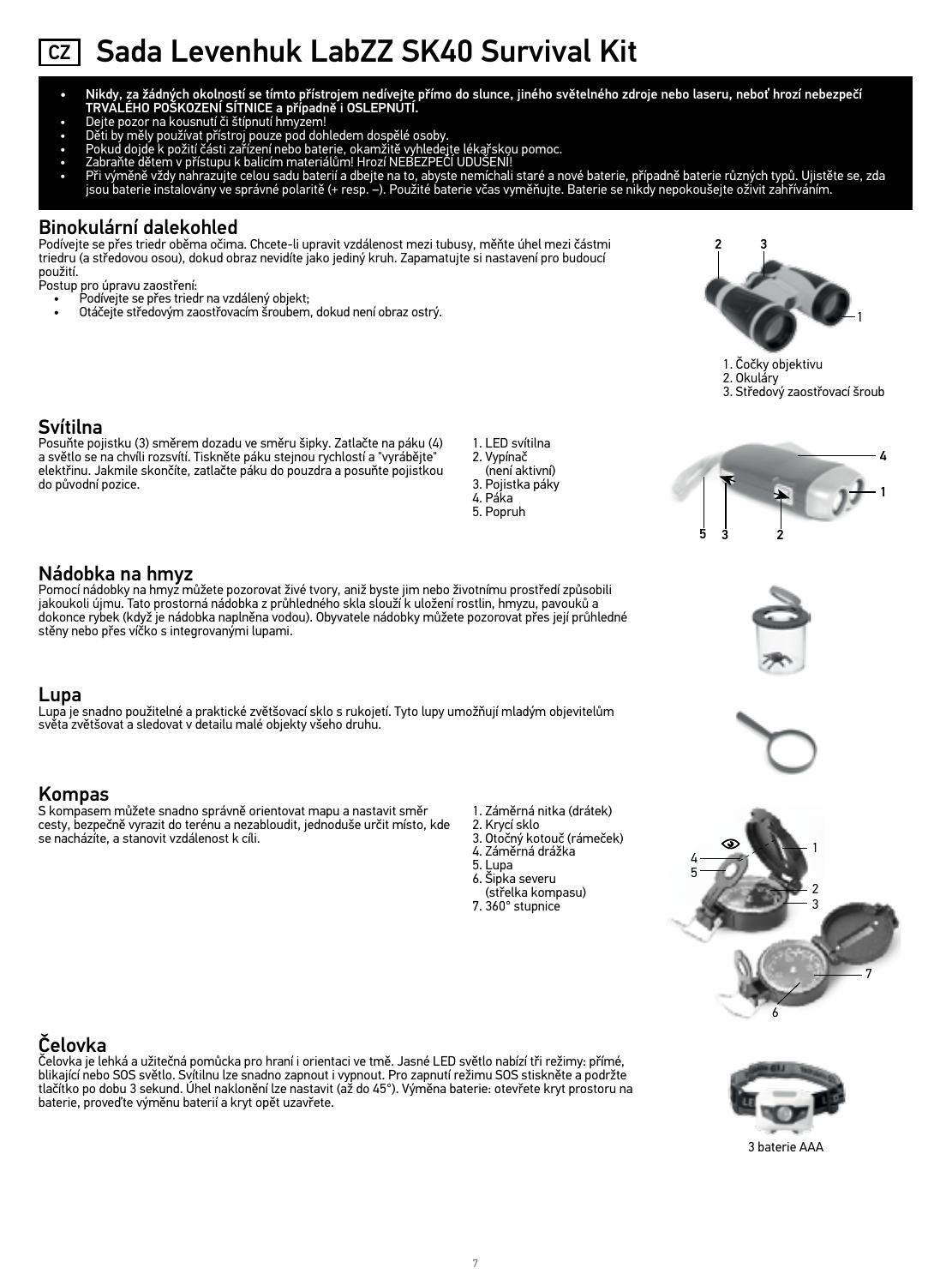# Vysílačka

### Začínáme

Stiskněte upínač (23) a jemně zatáhněte za kapesní sponu (24). Otevřete kryt přihrádky pro baterii a vložte 4 AAA baterie správnou stranou dle označení polarity. Uzavřete kryt. Měli byste slyšet cvaknutí. Opakujte stejný postup u druhého zařízení.

### Používání vysílačky

K zapnutí zařízení stiskněte a podržte tlačítko Zap/Vyp (6) po dobu 3 sekund. Úroveň hlasitosti se ovládá tlačítky Nahoru (4) a Dolů (7).

Obě vysílačky musí být naladěny na stejný kanál a tón CTCSS / kód DCS (používá-li se), abyste mohli komunikovat. Stiskněte tlačítko MENU (Nabídka) (11) – začne blikat číslice kanálu. Vyberte jeden z kanálů pomocí tlačítek Nahoru (4) a Dolů (7) a stiskněte tlačítko TALK (Hovor) (15) pro potvrzení volby. K výběru tónu CTCSS / kódu DCS pro aktuální kanál dvakrát stiskněte tlačítko MENU (Nabídka) (11), zadejte typ kódování a pak jeden z kódů.

K uložení nastavení stiskněte tlačítko TALK (Hovor) (15).

K volání druhé osoby stiskněte tlačítko volání (12). Během konverzace se na obrazovce zobrazí ikona přenosu (TX).

K odeslání hlasové zprávy stiskněte tlačítko TALK (Hovor) (15) a během mluvení ho podržte stisknuté. Po uvolnění tlačítka zařízení vydá krátké pípnutí, které značí, že se zařízení přeplo do režimu příjmu.

K zapnutí podsvícení stiskněte libovolné tlačítko s výjimkou tlačítka MENU (Nabídka) (11) a tlačítko monitorování (5).

K resetování továrního nastavení zařízení vypněte, stiskněte tlačítko Nahoru (4) a znovu zařízení zapněte.

### Další funkce

Monitorování – používá se v případě nestabilního signálu. Deaktivuje funkci squelch, takže začnou být slyšitelné všechny signály vybraného kanálu. Skenování – zkontroluje činnost všech kanálů, zastaví se u každého kanálu, kde byla zjištěna aktivita. Pro zastavení na vybraném kanálu stiskněte tlačítko TALK (Hovor) (15).

VOX – aktivuje hlasem aktivovaný přenos. Pomocí funkce VOX a připojení sluchátek můžete vysílat bez mačkání tlačítek. Režim VOX se zapíná/vypíná pomocí tlačítka MENU (Nabídka) (11).

Zámek klávesnice – umožňuje zabránit náhodnému mačkání tlačítek. K aktivaci tohoto režimu stiskněte a podržte tlačítko MENU (Nabídka) (11) po dobu 2 sekund.

Tlačítka hovoru a volání zůstanou aktivní! Squelch – zapne se automaticky.

### Technické údaje

| Rozsah frekvencí          | 446 MHz                            |
|---------------------------|------------------------------------|
|                           |                                    |
| Kanály                    | 8                                  |
| Poloměr rádiového signálu | až 3 km                            |
| Squelch                   | $\div$                             |
| <b>VOX</b>                | $\ddot{}$                          |
| Monitorování              | $\ddot{}$                          |
| Funkce skenování          |                                    |
| Napájecí zdroj            | 4 AAA baterie (pro každé zařízení) |
| Vysílací výkon            | 0.5W                               |
| Rozsah provozní teploty   | $-20+50$ °C                        |
|                           |                                    |

### Péče a údržba

Nepoužívejte zařízení v potenciálně výbušných prostředích nebo při jízdě na kole nebo řízení auta či jiného vozidla. Ohledně bezpečnosti zařízení vzhledem k používanému zdravotnickému zařízení se poraďte s lékařem. Nepoužívejte zařízení poblíž rádiových zdrojů, jelikož může způsobovat rušení. K čištění zařízení používejte měkkou, navlhčenou látku. Nepoužívejte k němu tekutiny na bázi etanolu nebo acetonu.

Záruka: doživotní. Další informace — navštivte naše webové stránky: www.levenhuk.cz/zaruka Výrobce si vyhrazuje právo bez předchozího upozornění měnit sortiment a specifikace výrobků.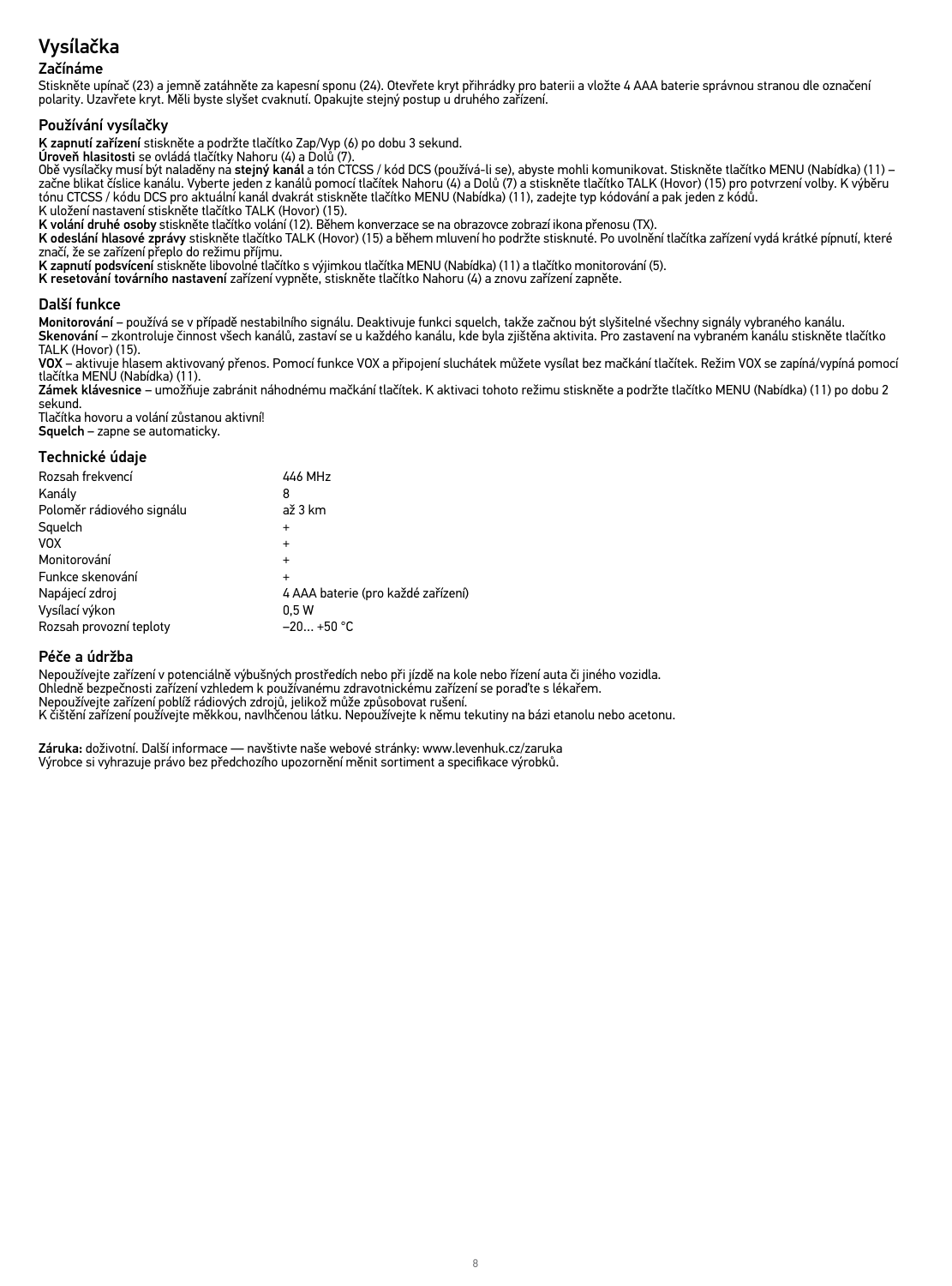- Richten Sie das Instrument unter keinen Umständen direkt auf die Sonne, andere helle Lichtquellen oder Laserquellen. Es besteht die Gefahr DAUERHAFTER NETZZHAUTSCHÄDEN und ERBLINDUNGSGEFAHR.
- 
- 
- 
- 
- Vorsicht, nicht von Insekten beißen oder stechen lassen!<br>• Kinder sollten das Gerät nur unter Aufsicht eines Erwachsenen verwenden.<br>• Wenn ein Teil des Geräts oder des Akkus verschluckt wird, suchen Sie sofort einen Arzt

### Fernglas

Schauen Sie mit beiden Augen durch das Fernglas. Zum Anpassen des Pupillenabstandes ändern Sie den Winkel und damit den Abstand zwischen den beiden Fernglastuben (den "Rohren"), bis Sie das Bild in einem perfekten Kreis sehen – nicht wie eine liegende Acht, wie man es öfter in Filmen sieht. Merken Sie sich diese Einstellung für die Zukunft.

Mit der Insektenkanne können Sie Lebewesen beobachten, ohne ihnen oder der Umwelt zu schaden. Das große durchsichtige Glas kann Pflanzen, Insekten, Spinnen und — wenn Sie es mit Wasser füllen — sogar<br>Fische aufnehmen. Die Bewohner der Dose können Sie dann durch die durchsichtigen Wände beobachten.

Unser Vergrößerungsglas ist eine praktische Lupe mit Griff. Mit diesem Vergrößerungsglas können junge<br>Welterforscher auch die kleinsten Dinge ganz nah heranholen und bis ins Detail untersuchen.

Mit den folgenden Schritten stellen Sie Schärfe ein.

- Betrachten Sie ein weit entferntes Objekt durch das Fernglas.
- Drehen Sie das zentrale Scharfstellrad, bis Sie das Bild scharf sehen. <sup>1</sup>



1. Objektivlinse

2. Okulare 3. Zentrales Scharfstellrad

### Taschenlampe

Insektendose

Vergrößerungsglas

Schieben Sie die Sicherheitssperre (3) in Pfeilrichtung nach hinten. Drücken Sie auf den Hebel (4), das Licht leuchtet, solange der Hebel betätigt wird. Betätigen Sie den Hebel in gleichmäßiger Geschwindigkeit, um Elektrizität zu produzieren. Anschließend drücken Sie den Hebel in das Gehäuse zurück und schieben die Sicherheitssperre wieder in die Ausgangsposition.

Oder durch den Deckel, in den ein Vergrößerungsglas eingebaut ist.

Mit dem Kompass können Sie sich leicht auf einer Karte orientieren und die

- 1. LED-Beleuchtung 2. Ein-/Ausschalter
- (nicht aktiv)
- 3. Hebel-Sicherheitssperre 4. Hebel

1. Visierdraht ("Korn") 2. Sichtglas 3. Drehkranz 4. Visierspalt ("Kimme")

6. Nordpfeil (Kompassnadel) 7. 360°-Skala mit Gradzahlen

5. Lupe

5. Trageriemen











### Kopflampe

Kompass

Reiserichtung festlegen.

Die Kopflampe ist ein federleichter praktischer Helfer für Situationen, in denen gutes Licht gebraucht wird und die Hände frei bleiben sollen — zum Beispiel bei Spielen oder schlicht zum Orientieren in der Dunkelheit. Die helle LED-Leuchte lässt<br>sich ganz einfach ein- und ausschalten, bietet dabei drei verschiedene Lichtmodi: Dauerlicht, Blin Zum Senden eines SOS-Signals halten Sie die Taste einfach 3 Sekunden lang gedrückt. Der Beleuchtungswinkel lässt sich um bis zu 45 ° verstellen. Batterien wechseln: Batteriefach öffnen, Batterien austauschen, Batteriefach wieder schließen.



3 AAA-Batterien

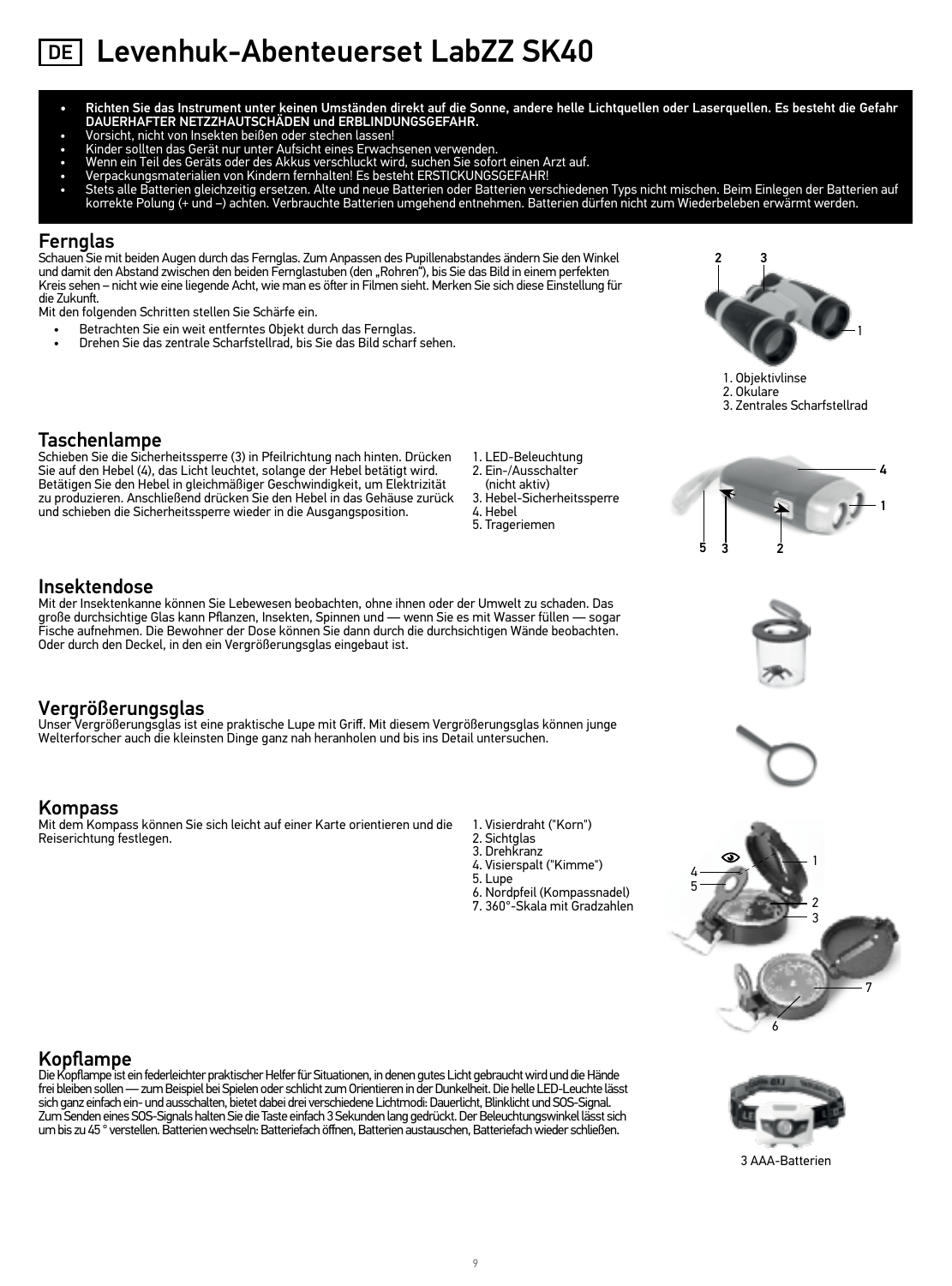### Funkgerät Erste Schritte

Drücken Sie auf die Verriegelung (23), ziehen Sie den Taschenclip (24) behutsam ab. Öffnen Sie den Batteriefachdeckel, legen Sie 4 AAA-Batterien richtig herum ein. Lassen Sie den Deckel wieder einrasten. Wiederholen Sie die obigen Schritte mit dem zweiten Gerät.

So funktioniert das Funkgerät<br>Zum Einschalten halten Sie die Ein-/Austaste (6) rund 3 Sekunden lang gedrückt.

Mit den Aufwärts- und Abwärtstasten (4 und 7) stellen Sie die Lautstärke ein.<br>Damit Sie mit Ihrem Partner sprechen können, müssen beide Funkgeräte auf **denselben Kanal** eingestellt werden. Wenn Sie einen CTCSS-Ton oder DCS verwenden, muss auch derselbe Ton/Code an beiden Geräten eingestellt werden. Drücken Sie die Menütaste (11) – die Kanalanzeige beginnt zu blinken. Wählen Sie den gewünschten Kanal mit den Aufwärts- und Abwärtstasten (4 und 7), drücken Sie die Sprechtaste (15) zum Bestätigen. Zum Einstellen eines CTCSS-Tons oder eines DCS-<br>Codes für den eingestellten Kanal drücken Sie die Menütaste

drücken Sie die Sprechtaste (15).<br>Wenn Sie Ihren Gesprächspartner rufen möchten, drücken Sie die Ruftaste (12). Wenn Ihr Gerät sendet, erscheint das Sendesymbol (TX) im Display.

Zum Sprechen halten Sie die Sprechtaste (15) gedrückt – das Gerät sendet, bis Sie die Taste wieder loslassen. Nach dem Loslassen hören Sie einen kurzen Signalton,<br>der Ihnen bestätigt, dass das Gerät nun wieder auf Empfang

Zum Einschalten der Hi**ntergrundbeleuchtung** drücken Sie eine beliebige Taste, mit Ausnahme der Menütaste (11) und der Abhören-Taste (5).<br>Zum **Zurücksetzen der Einstellungen** auf die Werksvorgaben schalten Sie das Gerät au

### Weitere Funktionen

**Abhören:** Nützlich, wenn Sie nur ein schwaches Signal empfangen. Mit der Abhören-Taste schalten Sie die Rauschsperre (die normalerweise dafür sorgt, dass nur<br>starke Signale durchkommen) ab, können nun auch schwache Signal

Suchlauf: Sucht auf allen Kanälen nach Signalen, hält an, wenn ein Signal empfangen wird. Mit der Sprechtaste (15) stoppen Sie den Suchlauf auf dem aktuellen Kanal.

Vox: Schaltet automatisches Senden beim Sprechen ein. Wenn Sie ein Headset tragen und die Vox-Funktion eingeschaltet ist, können Sie senden, ohne Tasten drücken zu müssen – Ihre Stimme genügt. Mit der Menütaste (11) können Sie die Vox-Funktion ein- und ausschalten.

Tastensperre: Sperrt die Tasten gegen unabsichtliche Betätigungen. Zum Ein- und Ausschalten dieses Modus halten Sie die Menütaste (11) 2 Sekunden lang

gedrückt. Sprechtaste und Ruftaste können natürlich nach wie vor betätigt werden. Rauschsperre: Schaltet sich automatisch ein, lässt nur starke Signale durch.

### Technische Daten

| Frequenzbereich     | 446 MHz                           |
|---------------------|-----------------------------------|
| Kanäle              | 8                                 |
| Reichweite          | bis zu 3 km (bei Sichtverbindung) |
| Rauschsperre        | $\ddot{}$                         |
| Vox                 | $\ddot{}$                         |
| Abhören             | $\ddot{}$                         |
| Kanalscan           |                                   |
| Stromversorgung     | 4 AAA-Batterien (pro Gerät)       |
| Sendeleistung       | 500 mW                            |
| Umgebungstemperatur | $-20$ bis $+50^{\circ}$ C         |
|                     |                                   |

### Pflege und Wartung

Benutzen Sie das Gerät nicht an Stellen, an denen Explosionsgefahr besteht. Verwenden Sie das Gerät nicht beim Radfahren, Autofahren oder beim Lenken eines anderen Fahrzeugs.

Falls Sie medizinische Geräte tragen, fragen Sie zunächst Ihren Arzt, ob Sie das Gerät verwenden dürfen.

Benutzen Sie das Gerät nicht in der Nähe von Empfängern; es kann zu Störungen kommen.<br>Reinigen Sie das Gerät nur mit einem leicht feuchten Tuch. Verwenden Sie keine alkohol- oder acetonhaltigen Mittel zum Reinigen.

Garantie: lebenslängliche. Weitere Einzelheiten entnehmen Sie bitte unserer Website: www.levenhuk.de/garantie Der Hersteller behält sich das Recht vor, ohne Vorankündigung Änderungen an der Produktpalette und den technischen Daten vorzunehmen.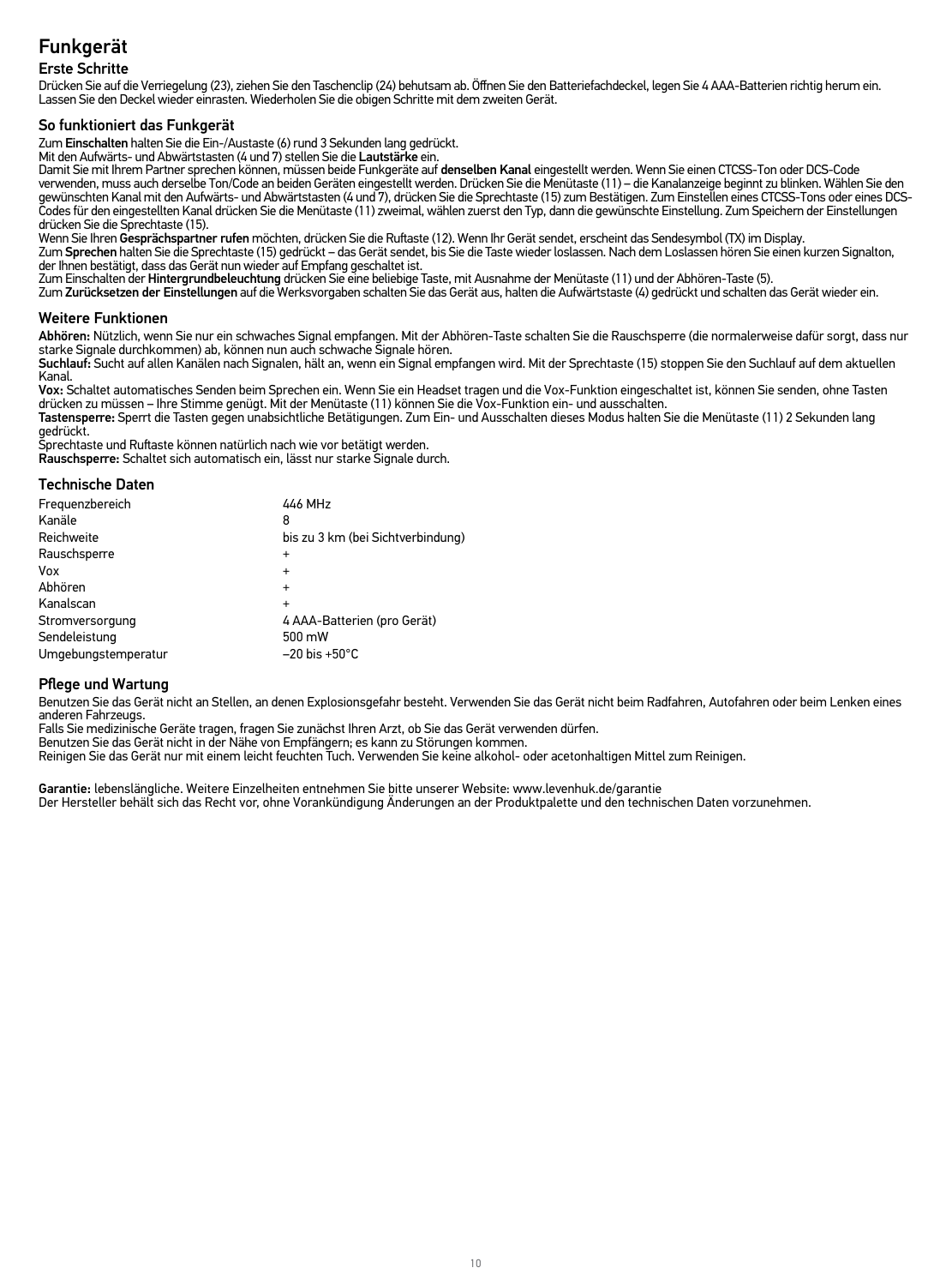# ES Kit de supervivencia Levenhuk LabZZ SK40

- Nunca, bajo ninguna circunstancia, mire directamente al sol, a otra fuente de luz intensa o a un láser a través de este instrumento, ya que esto podría causar DAÑO PERMANENTE EN LA RETINA y CEGUERA.
- ¡Cuidado con las picaduras de insectos!
- Los niños únicamente deben utilizar este dispositivo bajo la supervisión de un adulto.
- 
- 
- En caso de ingestión de componentes del dispositivo o de la pila, busque asistencia médica de inmediato.<br>• Mantenga fuera del alcance de los niños los materiales de embalaje para evitar o peligro de asfixia.<br>•

### Prismáticos

Mire a través de los oculares de los prismáticos con los dos ojos. Para ajustar la distancia interpupilar, siga variando el ángulo entre las partes de los prismáticos (en relación con su eje central) hasta que la imagen se fusione en un solo círculo. Recuerde el ajuste para uso futuro.

Con el frasco para insectos puedes observar criaturas vivas sin hacerles daño ni tampoco dañar al medio ambiente. El frasco de vidrio es espacioso y transparente y en él se pueden poner plantas, insectos, arañas, e incluso peces (si el frasco está lleno de agua). Puedes observar a los habitantes del frasco a través de sus

La lupa es una práctica lupa con mango. Estas lupas permiten a los jóvenes exploradores del mundo ampliar

paredes transparentes o a través de la tapa, que tiene una lupa de aumento incorporada.

Siga este procedimiento para ajustar el enfoque:

Frasco para observar insectos

y observar en detalle cualquier objeto diminuto.

- Mire a través de los prismáticos a un objeto distante;
- Gire la rueda central de enfoque hasta enfocar la vista.



- 1. Lente del objetivo 2. Oculares
- 3. Rueda central de enfoque

### Linterna

Lupa

de destino.

Deslice el cierre de seguridad (3) hacia atrás, como muestra la flecha. Presione la palanca (4) y la luz se encenderá por un momento. Presione la palanca a la misma velocidad para "generar" electricidad. Cuando haya terminado, presione la palanca hacia la carcasa y deslice el cierre de seguridad hacia atrás.

3. Cierre de seguridad para la

1. Lámpara LED 2. Interruptor de encendido/

- apagado (no activo) palanca 4. Palanca
- 5. Correa









4

5

1 2

3



- Con la brújula, podrá orientar fácilmente un mapa y definir rutas para viajar, caminar de forma segura y sin perderse en terrenos sin señalizar, saber fácilmente donde se encuentra y calcular las distancias a su punto
- 1. Alambre (mira delantera) 2. Mirilla
	- 3. Corona giratoria
	- 4. Punto de mira
	- 5. Lupa
	- 6. Flecha de norte
	- 7. Limbo con indicaciones de grados para 360°

### Linterna frontal de cabeza

La linterna frontal de cabeza es un instrumento ligero que es perfecto para juegos al aire libre y orientarse fácilmente en la oscuridad. La luz LED brillante de esta linterna tiene tres modos de iluminación: luz fija, luz intermitente y señal de socorro, y se puede encender o apagar fácilmente. Para el modo de señal de socorro, pulse y mantenga pulsado el botón durante 3 segundos. El ángulo de inclinación es ajustable (hasta 45°). Cambio de las pilas: abra el compartimiento de las pilas, reemplace las pilas y cierre el compartimiento.



6

7

3 pilas AAA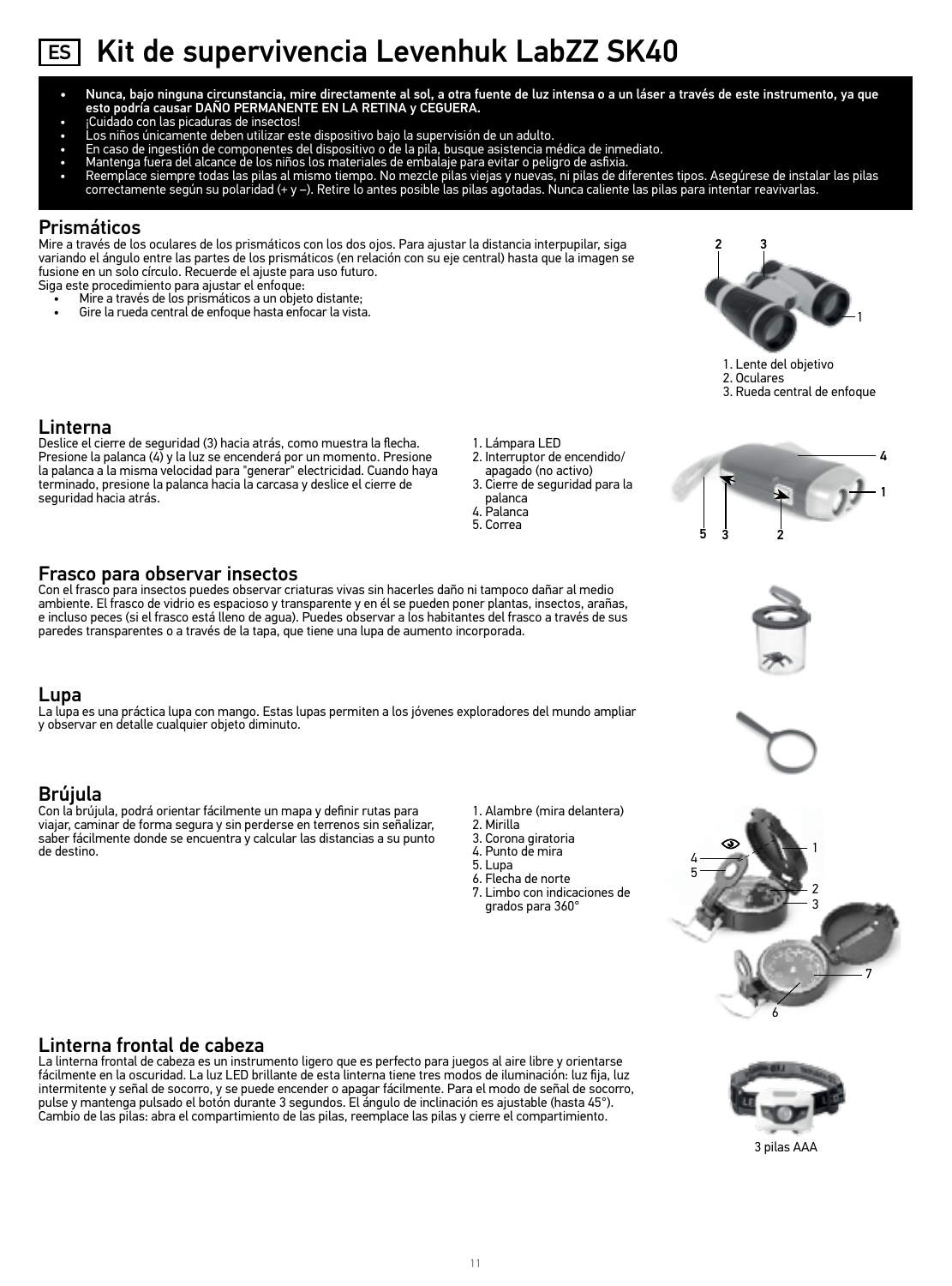### Emisor-receptor portátil

### Primeros pasos

Presione el cierre (23) y tire suavemente de la pinza de bolsillo (24). Abra la tapa del compartimento de las pilas e inserte 4 pilas AAA de acuerdo con la polaridad correcta. Cierre la tapa hasta que quede fija. Repita los mismos pasos con el segundo dispositivo.

Uso del walkie-talkie<br>Para encender el dispositivo, pulse y mantenga pulsado el botón de encendido/apagado (6) durante 3 segundos.

El nivel de volumen se controla con los botones SUBIR (4) y BAJAR (7).<br>Ambos walkie-talkies deben estar sintonizados en el mismo canal y tono CTCSS/código DCS (si se usa) para que pueda comunicarse. Pulse el botón MENU (Menú) (11): el dígito del canal comenzará a parpadear. Seleccione uno de los canales usando los botones SUBIR (4) y BAJAR (7) y presione el botón HABLAR<br>(TALK) (15) para confirmar la elección. Para seleccionar el tono CTC especifique el tipo de codificación y luego uno de los códigos. Para guardar la configuración, presione el botón HABLAR (TALK) (15).

Para llamar a la otra persona, presione el botón LLAMAR (12). Durante la conversación, se mostrará el icono de transmisión (TX) en la pantalla. Presione el botón HABLAR (TALK) (15) para enviar un mensaje de voz y manténgalo presionado mientras habla. Después de soltar el botón, el dispositivo emitirá un pitido corto, lo que indica que el dispositivo ha cambiado al modo de recepción.

Para encender la iluminación de fondo, presione cualquier botón excepto el botón MENU (Menú) (11) y el botón de monitorización (5).

Para restablecer la configuración de fábrica, apague el dispositivo, presione el botón SUBIR (4) y encienda de nuevo el dispositivo.

### Otras funciones

Monitorización: se usa en caso de una señal inestable. Desactiva la función de supresión de ruidos para que todas las señales del canal seleccionado se vuelvan audibles.

Exploración: comprueba la actividad de todos los canales, deteniéndose en cada canal donde se detecte actividad. Presione el botón HABLAR (TALK) (15) para detenerse en el canal seleccionado.

VOX: activa la transmisión activada por voz. Si activa la función VOX y conecta unos auriculares con micrófono, puede transmitir sin presionar botones. El modo VOX se activa o desactiva mediante el botón MENU (Menú) (11).

Bloqueo del teclado: le permite impedir la pulsación accidental de botones. Para activar este modo, pulse y mantenga pulsado el botón MENU (Menú) (11) durante 2 segundos.

Observe que los botones HABLAR (TALK) y LLAMAR permanecerán activos.

Supresión de ruidos: se activa automáticamente.

### **Especificaciones**

| Intervalo de frecuencias                    | 446 MHz                             |
|---------------------------------------------|-------------------------------------|
| Canales                                     | 8                                   |
| Alcance de la señal de radio                | hasta 3 km                          |
| Supresión de ruidos                         |                                     |
| <b>VOX</b>                                  | $\ddot{}$                           |
| Monitorización                              |                                     |
| Función de exploración                      |                                     |
| Fuente de alimentación                      | 4 pilas AAA (para cada dispositivo) |
| Potencia de transmisión                     | 0.5W                                |
| Intervalo de temperaturas de funcionamiento | $-20+50°C$                          |

### Cuidados y mantenimiento

No utilice el dispositivo en entornos potencialmente explosivos o mientras monta en bicicleta o conduce un automóvil o cualquier otro vehículo. Consulte a su médico sobre la seguridad del dispositivo con respecto a cualquier dispositivo médico que pueda estar utilizando. No utilice el dispositivo cerca de fuentes de ondas de radio, ya que ello puede causar interferencias. Utilice un paño suave y húmedo para limpiar el dispositivo. No utilice líquidos que contengan etanol o acetona.

Garantía: de por vida. Para más detalles visite nuestra página web: www.levenhuk.es/garantia El fabricante se reserva el derecho de realizar cambios en la gama de productos y en las especificaciones sin previo aviso.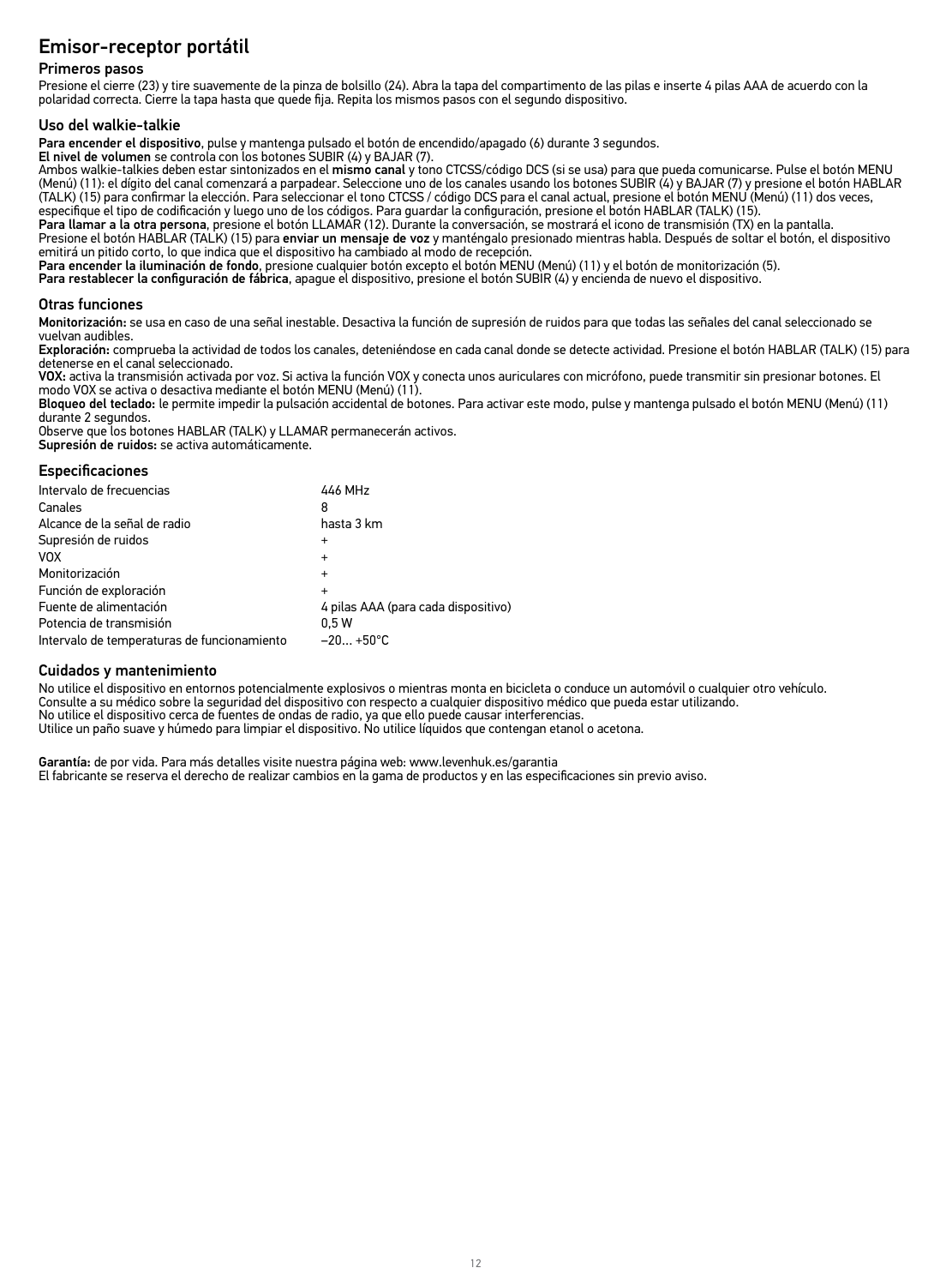# HU Levenhuk LabZZ SK40 túlélőkészlet

- Ennek az eszköznek a használatával soha, semmilyen körülmények között ne nézzen közvetlenül a Napba, vagy egyéb, nagyon erős<br>fényforrásba vagy lézersugárba, mert ez MARADANDÓ KÁROSODÁST OKOZ A RETINÁJÁBAN ÉS MEG IS VAKULHA
- 
- 
- 
- 
- Ovakodj a rovarcsípéstől!<br>• Gyermekek kizárólag felhőtt felügyelete mellett használhatják.<br>• Ha az eszköz valamely alkatrészét vagy az elemét lenyelik, akkor kérjen, azonnal orvosi segítséget.<br>• A fulladásveszély elkerül

### Kétszemes távcső

Mindkét szemével nézzen a kétszemes távcső szemlencséjébe. A pupillatávolság állításához változtassa a kétszemes távcső tubusainak szögét (a központi tengelyhez képes), míg a kép egyetlen körben nem egyesül. Jegyezze meg a beállítást, hogy azt később is használhassa.

Kövesse az alábbi eljárást a fókusz beállításához:

- Nézzen a kétszemes távcsővel egy távolban található objektumot;
- Kezdje el forgatni a központi fókuszállító kereket egészen addig, míg a kép élessé nem válik. 1

A rovarmegfigyelő dobozzal az élőlényeket az élőlény és a környezet pusztítása nélkül figyelheted meg. A tágas átlátszó üvegben növényeket, bogarakat, pókokat és még halakat is tarthatsz (ha az üveget vízzel töltöd fel). A dobozban található élőlényeket az átlátszó falakon vagy a kupakba épített nagyító lencsén



- 1. Objektívlencse
- 2. Szemlencse
- 3. Központi fókuszállító kerék

### Zseblámpa

Rovarmegfigyelő doboz

keresztül figyelheted meg.

Csúsztassa a biztonsági zárat (3) hátra, ahogy azt a nyíl mutatja. Nyomja meg a kart (4), és a lámpa egy pillanatra kigyullad. Nyomja a kart egyenletes sebességgel, hogy "előállítsa" az áramot. Ha végzett, nyomja a kart a házba, és csúsztassa vissza a biztonsági zárat.

1. LED lámpa 2. Főkapcsoló (nem aktív) 3. Biztonsági zár a karhoz 4. Kar

5. Pánt







### Iránytű

A iránytűvel könnyen orientálódhat a térképeken és kijelölheti az utazás, haladás irányát; biztonságosan közlekedhet a természetben, anélkül, hogy eltévedne, ill. könnyen meghatározhatja, hogy hol tartózkodik, és kiszámohatja a távolságot a célig.

- 1. Irányhuzal (előre irány)
- 2. Szelence
- 3. Forgatható gyűrű
- 4. Irányjelző bevágás (irányzék)
- 5. Nagyítóüveg 6. Észak nyíl (mágnestű)
- 7. 360°-os számskála



1

### Fejlámpa

A fejlámpa egy könnyű eszköz, amely ideálisan használható a játszáshoz és a könnyű tájékozódáshoz a sötétben. A könnyen be- és kikapcsolható fényes LED-lámpa három üzemmóddal rendelkezik folyamatos, villogó és SOS világítással. Az SOS módhoz nyomja meg és tartsa lenyomva a gombot 3 másodpercig. A dőlésszög állítható (akár 45°-ban). Elemcsere: nyissa ki az elemtartórekeszt, cserélje az elemeket, zárja vissza az elemtartórekeszt.



3 db AAA elem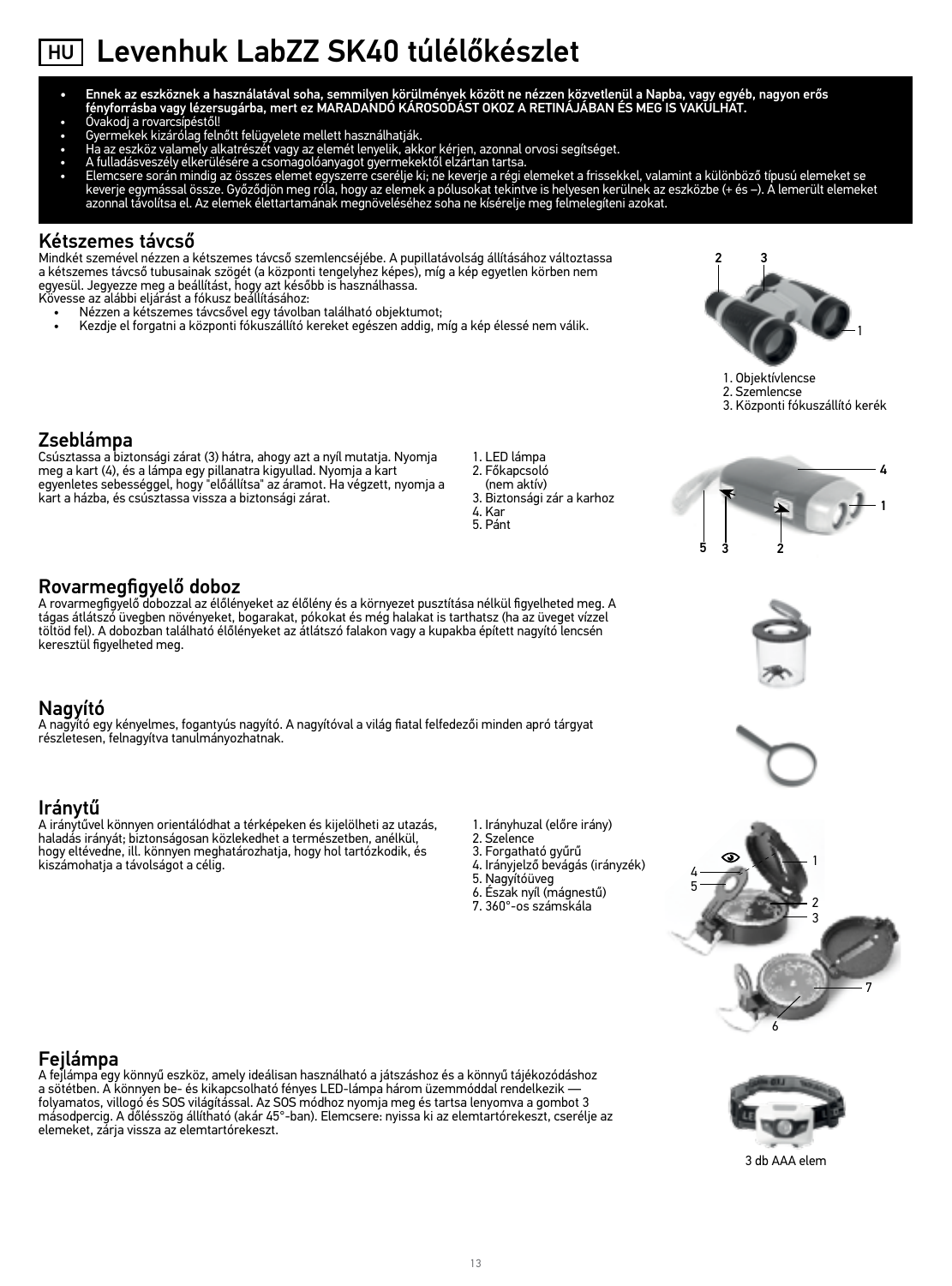### Első lépések

Nyomja meg a rögzítőt (23) és óvatosan húzza ki a zsebcsíptetőt (24). Nyissa fel az elemtartó rekesz fedelét, azután – ügyelve a polaritási jelzésekre – helyezzen be 4 db AAA elemet. Zárja le a fedelet kattanásig. Ismételje meg ugyanezeket a lépéseket a második készüléknél is.

### A walkie-talkie használata

A készülék bekapcsolásához nyomja meg és tartsa nyomva a főkapcsoló gombot (6) 3 másodpercig.

A hangerő az FEL (4) és a LE (7) gombokkal szabályozható.

Mindkét walkie-talkie készüléket ugyanahhoz a csatornához és CTCSS hanghoz/DCS kódhoz (ha releváns) kell hangolni, hogy létrejöhessen a kommunikáció. Nyomja meg a MENU (Menü) gombot (11) — a csatornához tartozó számérték villogni kezd. Az FEL (4) és LE (7) gombokkal válassza ki az egyik csatornát, azután a TALK (Beszéd) gomb (15) megnyomásával erősítse meg a kiválasztást. Ha az aktuális csatornához szeretné kiválasztani a CTCSS hangot/DCS kódot,<br>nyomja meg kétszer a MENU (Menü) gombot (11), adja meg a kódolás típusá gombot (15).

A másik személy felhívásához nyomja meg a CALL (Hívás) gombot (12). A beszélgetés közben a képernyőn az adatátviteli ikon (TX) látható. Hangüzenet küldéséhez nyomja meg a TALK (Beszéd) gombot (15) és beszéd közben végig tartsa nyomva. A gomb elengedésekor a készülék egy rövid<br>sípszóval jelzi, hogy a készülék vevő üzemmódba váltott.

A háttérvilágítás felkapcsolásához nyomja meg bármelyik gombot – a MENU (Menü) gomb (11) és a megfigyelés gomb (5) kivételével.

A gyári beállítások visszaállításához kapcsolja ki a készüléket, nyomja meg az FEL gombot (4), azután kapcsolja be ismét a készüléket.

### Egyéb funkciók

Megfigyelés – instabil jel esetén használatos. Letiltja a zajzár funkciót, így a kiválasztott csatornán az összes jel hallhatóvá válik.

Keresés – minden csatornára vonatkozóan ellenőrzi az aktivitást, és megáll azokon a csatornákon, amelyeken aktivitást érzékel. Nyomja meg a TALK (Beszéd)

gombot (15), ha szeretne megállni a kiválasztott csatornán.<br>**VOX** – bekapcsolja a hangvezérelt adásindítást. A VOX funkció és egy fejhallgató segítségével az adás gombnyomás nélkül elindítható. A VOX üzemmód a MENU (Menü) gomb (11) segítségével kapcsolható be és ki.

Billentyűzár – segítségével megelőzhető a gombok véletlen megnyomása. Az üzemmód aktiválásához nyomja meg és tartsa nyomva a MENU (Menü) gombot (11) 2 másodpercig.

A TALK (Beszéd) és CALL (Hívás) gombok továbbra is működőképesek maradnak!

Zajzár – automatikusan bekapcsol.

### Műszaki adatok

| 446 MHz                        |
|--------------------------------|
| 8                              |
| legfeljebb 3 km                |
| $\ddot{}$                      |
| $\ddot{}$                      |
| $\ddot{}$                      |
| $\ddot{}$                      |
| 4 db AAA elem (készülékenként) |
| 0.5W                           |
| $-2050 °C$                     |
|                                |

### Ápolás és karbantartás

Ne használja a készüléket potenciálisan robbanásveszélyes környezetben, illetve kerékpározás, autóvezetés vagy egyéb jármű vezetése közben. Amennyiben orvosi műszert használ, a készülék biztonságos használatáról kérdezze meg kezelőorvosát. Ne használja a készüléket rádióforrások közelében, máskülönben interferencia léphet fel. A készüléket puha, nedves ronggyal tisztítsa. Ne használjon a készüléken etanol vagy aceton alapú folyadékokat.

Szavatosság: élettartamra szóló. További részletekért látogasson el weboldalunkra: www.levenhuk.hu/garancia A gyártó fenntartja magának a jogot a termékkínálat és a műszaki paraméterek előzetes értesítés nélkül történő módosítására.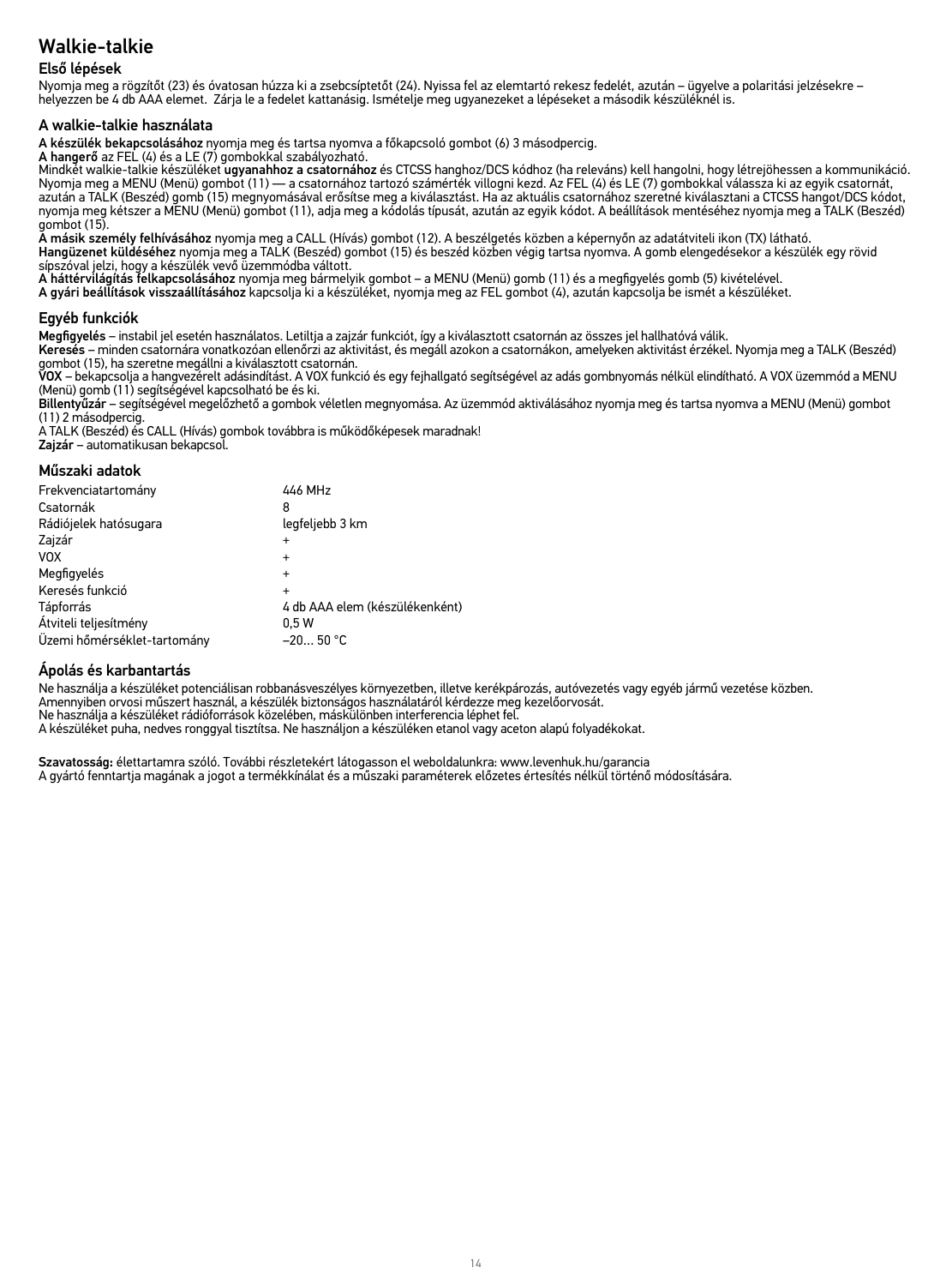# IT Kit di sopravvivenza Levenhuk LabZZ SK40

- Non utilizzare in nessun caso questo apparecchio per guardare direttamente il sole, un'altra sorgente di luce ad alta luminosità o un laser, perché ciò potrebbe provocare DANNI PERMANENTI ALLA RETINA e portare a CECITÀ.
- Fa' attenzione alle punture di insetto!
- I bambini devono usare questo strumento solo sotto la supervisione di un adulto.
- In caso di ingestione di una parte dell'apparecchio o della batteria, consultare immediatamente un medico.
- 
- Tenere i materiali di imballaggio lontano dalla portata dei bambini per evitare il pericolo di soffocamento.<br>• Sostituire sempre tutte le batterie contemporaneamente, evitando accuratamente di mischiare batteri di tipo differente. Assicurarsi che le batterie siano state inserite con la corretta polarità (+ e –). Rimuovere subito le batterie esaurite. Non tentare di riattivare le batterie riscaldandole.

### Binocolo

Osservare attraverso il binocolo con entrambi gli occhi. Per regolare la distanza interpupillare, continuare a variare l'angolo tra le parti del binocolo (relativamente al suo asse centrale) finché non si vede un'unica immagine circolare. Ricordare il posizionamento per gli utilizzi futuri.

Seguire questa procedura per regolare la messa a fuoco:

- Osservare un oggetto lontano tramite il binocolo;
- Ruotare la ghiera di messa a fuoco centrale finché l'oggetto non risulta nitido. 1



- 1. Lente obiettivo
- 2. Oculari
- 3. Ghiera di messa a fuoco centrale

### Torcia

Far scorrere all'indietro il blocco di sicurezza (3), come mostrato dalla freccia. Premere la leva (4) e la luce si accenderà per un istante. Premere la leva a velocità costante per "generare" elettricità. Una volta finito, spingere la leva all'interno del telaio e riposizionare il blocco di sicurezza.

- 1. Luce a LED 2. Interruttore
- ON/OFF (non attivo)
- 3. Blocco di sicurezza per la leva 4. Leva
- 5. Laccio

### Barattolo per insetti

Con il barattolo per insetti potrai osservare le creature viventi senza far loro del male e senza rovinare l'ambiente. Lo spazioso recipiente trasparente può contenere piante, insetti, ragni e persino pesciolini (basta riempire il barattolo d'acqua). Potrai osservare gli ospiti del barattolo attraverso le sue pareti trasparenti oppure tramite il coperchio con le lenti d'ingrandimento integrate.

### Lente d'ingrandimento

La lente d'ingrandimento è uno strumento dotato di pratica impugnatura. Queste lenti d'ingrandimento consentono ai giovani esploratori del mondo di osservare minuscoli oggetti in dettaglio.

### Bussola

Con la bussola è possibile orientare facilmente una mappa e impostare la direzione di viaggio, fare trekking fuori dai sentieri in tutta sicurezza senza perdersi, determinare con facilità la propria posizione e calcolare la distanza da percorrere per arrivare a destinazione.

- 
- 1. Filo di traguardo (vista frontale) 2. Vetro di lettura
- 3. Ghiera rotante
- 4. Fessura di puntamento (tacca di puntamento)
- 5. Lente di ingrandimento
- 6. Freccia verso nord (ago della
- bussola)
- 7. Quadrante con scala a 360°









### Luce frontale

La luce frontale è uno strumento leggero prefetto per i giochi e per orientarsi facilmente al buio. L'intensa luce LED ha tre modalità di utilizzo (luce fissa, luce lampeggiante e luce SOS) che possono essere facilmente<br>accese o spente. Per la modalità SOS, tenere premuto il pulsante per 3 secondi. L'angolo di inclinazione è regolabile (fino a 45°). Sostituzione delle batterie: aprire lo scomparto delle batterie, sostituire le batterie e chiudere lo scomparto.



3 batterie AAA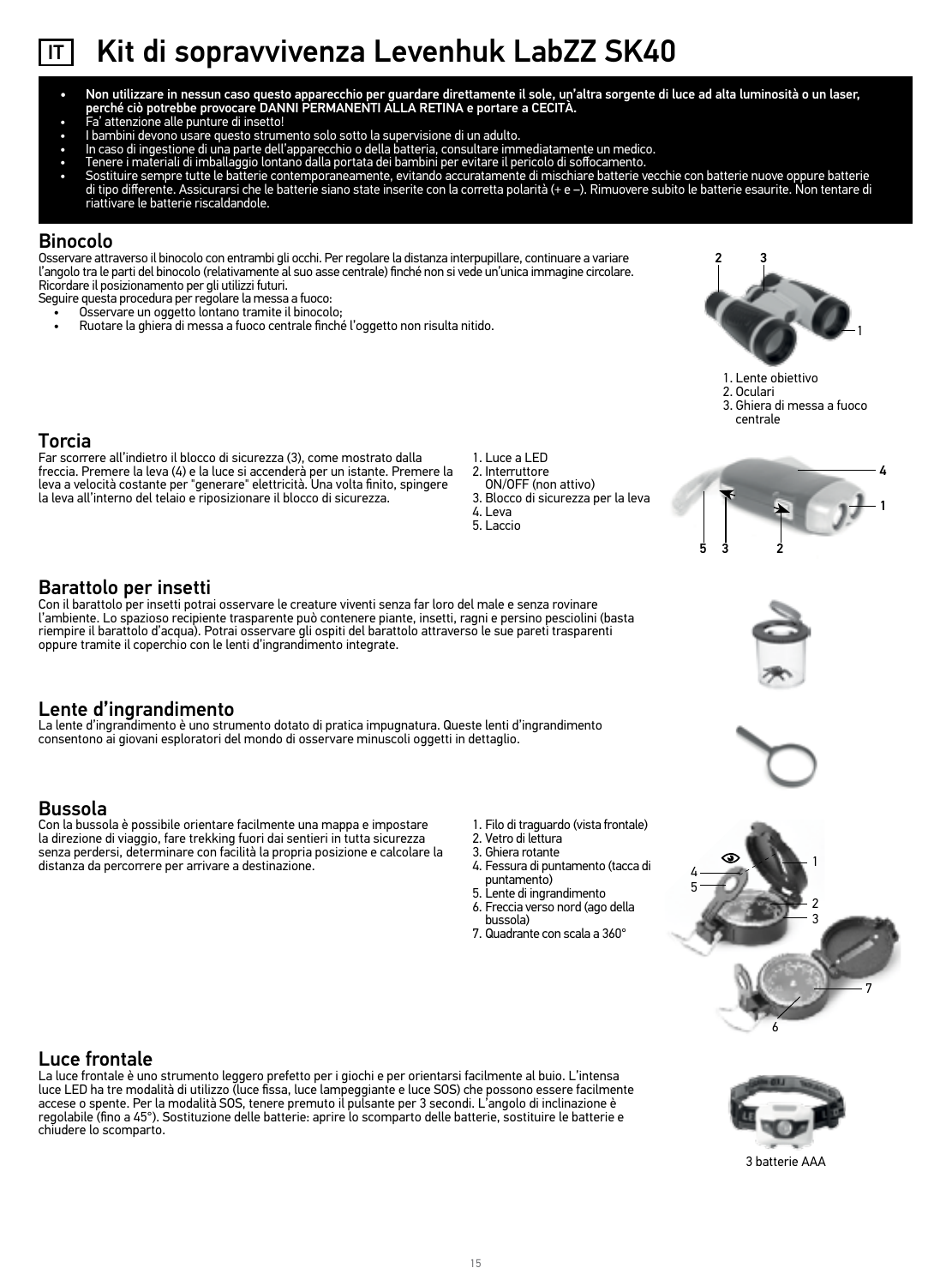### Fasi iniziali

Premere la chiusura (23) e tirare delicatamente il fermaglio (24). Aprire lo sportello dello scomparto batterie e inserire 4 batterie AAA come indicato dai simboli di polarità. Chiudere lo sportello fino a udire un clic. Ripetere la procedura con il secondo dispositivo.

Uso del walkie-talkie<br>Per accendere il dispositivo, tenere premuto il pulsante on/off (6) per 3 secondi.

Il livello del volume si controlla con in pulsanti SU (4) e GIÙ (7).<br>Entrambi i valkie-talkie devono essere sintonizzati sullo stesso canale e tono CTCSS/codice DCS (se in uso) per poter comunicare tra loro. Premere il pul per confermare la selezione. Per selezionare il tono CTCSS/codice DCS per il canale corrente, premere due volte il pulsante MENU (11), specificare il tipo di codifica

e quindi uno dei codici. Per salvare le impostazioni, premere il pulsante TALK (Parla) (15).<br>**Per chiamare l'altra persona**, premere il pulsante di CHIAMA (12). Durante la conversazione, l'icona di trasmissione (TX) verrà Premere il pulsante TALK (Parla) (15) per inviare un messaggio vocale: il pulsante va tenuto premuto mentre si parla. Dopo aver rilasciato il pulsante, il dispositivo emetterà un breve bip, indicando il passaggio in modalità ricezione.

Per accendere la retroilluminazione premere qualsiasi pulsante tranne il pulsante MENU (11) e il pulsante monitor (5).

Per ripristinare le impostazioni di fabbrica, spegnere il dispositivo, premere il pulsante SU (4) e riaccendere il dispositivo.

### Altre funzioni

Monitoraggio: si usa in caso di segnale instabile. Disabilita la funzione di squelch in modo che tutti i segnali del canale selezionato diventino udibili. Scansione: controlla la presenza di attività su tutti i canali, fermandosi ovunque venga rilevato un segnale. Premere il pulsante TALK (Parla) (15) per fermarsi sul canale selezionato.

VOX: attiva la trasmissione con attivazione vocale. Usando VOX e connettendo un sistema di cuffie con microfono, è possibile trasmettere senza premere alcun

pulsante. La modalità VOX si accende/spegne tramite il pulsante MENU (11).<br>**Blocco della tastiera:** consente di ignorare la pressione accidentale dei pulsanti. Per attivare questa modalità, tenere premuto il pulsante MENU secondi.

I pulsanti CHIAMA e TALK (Parla) rimangono attivi! Squelch: si attiva automaticamente.

### **Specifiche**

| Range di frequenze                  | 446 MHz                               |
|-------------------------------------|---------------------------------------|
| Canali                              | 8                                     |
| Raggio segnale radio                | fino a $3 \text{ km}$                 |
| Squelch                             | $\ddot{}$                             |
| <b>VOX</b>                          | $\ddot{}$                             |
| Monitoraggio                        | $\ddot{}$                             |
| Funzione scansione                  | $\ddot{}$                             |
| Alimentazione                       | 4 batterie AAA (per ogni dispositivo) |
| Potenza di trasmissione             | 0.5W                                  |
| Intervallo operativo di temperatura | $-20+50°C$                            |

### Cura e manutenzione

Non usare questo strumento in ambienti a rischio di esplosione, né mentre si è in sella a una bicicletta o alla guida di un'auto o di qualsiasi altro veicolo. Consultare il proprio medico a proposito della sicurezza di questo strumento in relazione a qualsiasi dispositivo medico contemporaneamente in uso. Non usare questo strumento vicino a delle sorgenti radio, potrebbe causare interferenza.

Pulire lo strumento utilizzando un panno morbido e leggermente inumidito. Non utilizzare mai liquidi a base di etanolo o di acetone a contatto con lo strumento.

Garanzia: a vita. Per maggiori dettagli, visitare il nostro sito web: www.levenhuk.eu/warranty Il produttore si riserva il diritto di modificare senza preavviso le specifiche tecniche e la gamma dei prodotti.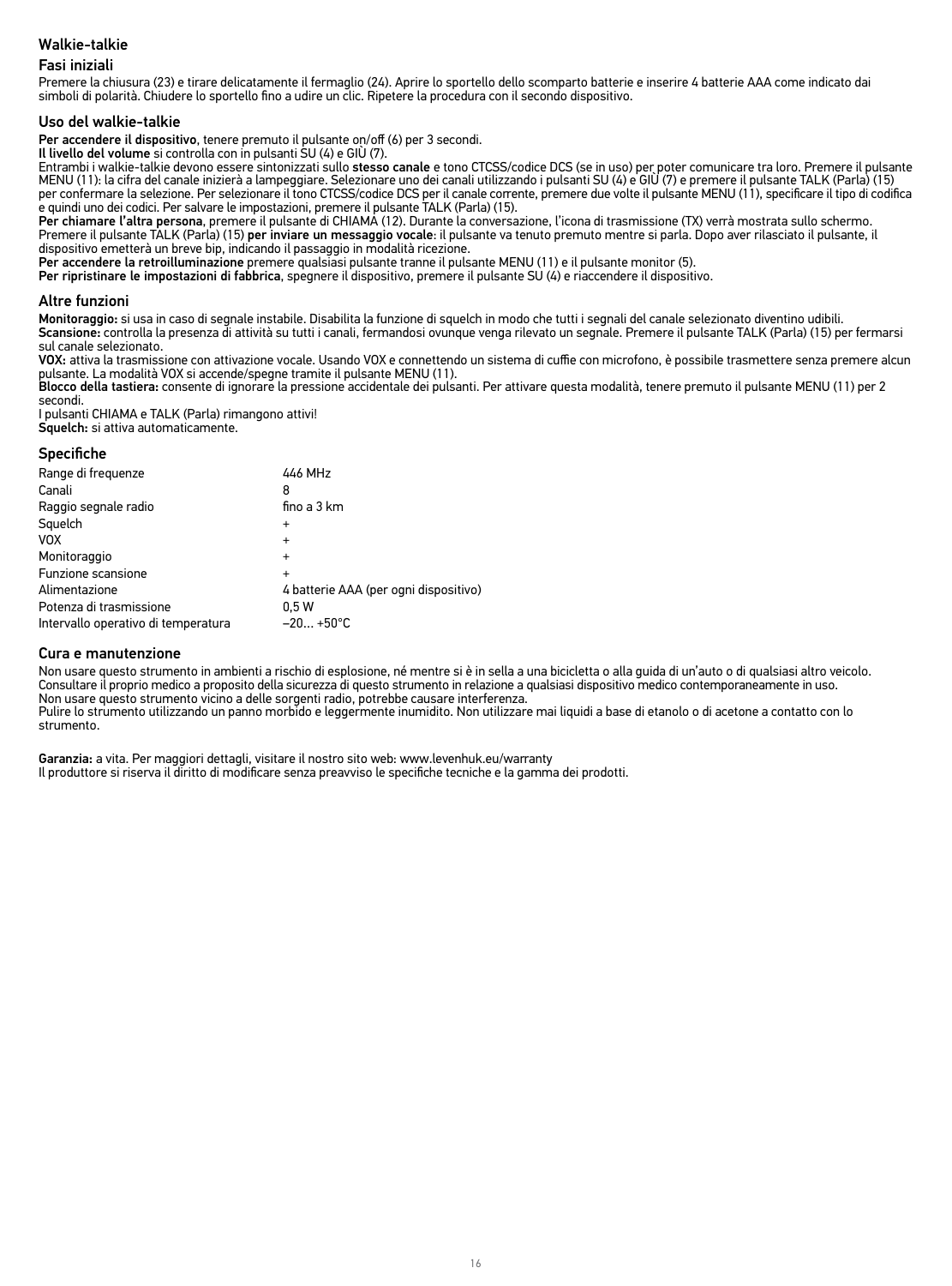# PL Zestaw survivalowy Levenhuk LabZZ SK40

- Pod żadnym pozorem nie wolno kierować przyrządu bezpośrednio na słońce, światło laserowe lub inne źródło jasnego światła, ponieważ może to spowodować TRWAŁE USZKODZENIE SIATKÓWKI lub doprowadzić do ŚLEPOTY.
- Uważaj na ugryzienia owadów!
- Dzieci mogą używać tego urządzenia tylko pod nadzorem osoby dorosłej.
- W razie połknięcia jakiejkolwiek części lub baterii należy natychmiast skontaktować się z lekarzem.
- 
- Elementy opakowania trzyma poza zasięgiem dzieci,<br>• Należy wymieniać wszystkie baterie jednocześnie; nie należy łączyć starych i nowych baterii ni baterii różnych typów. Podczas wkładania baterii<br>• należy zwr działania.

### Lornetka

Przyłóż obydwoje oczu do okularów lornetki. Aby wyregulować rozstaw źrenic, zmieniaj kąt między elementami lornetki (względem osi środkowej), aż obrazy połączą się w jeden okrąg. Zapamiętaj ustawienie na przyszłość.

Aby wyregulować ostrość, wykonaj następujące czynności:

- Obserwuj przez lornetkę oddalony obiekt.
- Obracaj centralne koło ustawiania ostrości, aż obraz będzie ostry. 1



1. Soczewki obiektywowe 2. Okulary 3. Centralne koło ustawiania





Przesuń blokadę (3) do tyłu zgodnie z kierunkiem wskazanym strzałką. Naciśnij dźwignię (4) — latarka błyśnie. Naciskaj dźwignię w równomiernym tempie, aby generować prąd. Po zakończeniu wciśnij dźwignię do obudowy i z powrotem przesuń blokadę.

### Pojemnik do obserwacji owadów

Pojemnik do obserwacji owadów pozwala obserwować żywe organizmy bez szkody dla nich i dla środowiska. W przestronnym, przezroczystym szklanym pojemniku możesz umieścić rośliny, owady, pająki, a nawet ryby (jeśli wypełnisz pojemnik wodą). Organizmy znajdujące się w pojemniku można oglądać przez przezroczyste ścianki lub wbudowane soczewki powiększające.

### Lupa

Wygodna lupa z rączką. Z jej pomocą młodzi odkrywcy mogą poznawać świat w powiększeniu i obserwować szczegóły niewielkich obiektów.

### Kompas

Kompas ułatwia zorientowanie mapy i określenie kierunków podróży, umożliwia bezpieczną wędrówkę w terenie, bez niebezpieczeństwa zgubienia się, oraz określenie położenia i odległości do celu.

1. Latarka LED 2. Przełącznik (nieaktywny) 3. Blokada dźwigni 4. Dźwignia 5. Pasek

1. Kreska celownicza (przednia

część) 2. Okno kontrolne 3. Pierścień obrotowy 4. Szczerbinka celownicza (celownik) 5. Szkło powiększające 6. Igła magnetyczna (strzałka wskazująca północ) 7. Podziałka stopniowa 360°









### Latarka nagłowna

Latarka nagłowna to przyrząd o niewielkiej masie, który idealnie sprawdza się podczas zabawy i szukaniu drogi w ciemności. Jasne oświetlenie LED ma trzy tryby pracy — standardowy, błyskanie oraz SOS — które można bardzo łatwo włączać i wyłączać. Aby włączyć tryb SOS, naciśnij i przytrzymaj przycisk przez 3 sekundy. Kąt nachylenia latarki można regulować (w zakresie 45°). Wymiana baterii: otworzyć komorę baterii, wymienić baterie, a następnie zamknąć komorę.



3 baterie AAA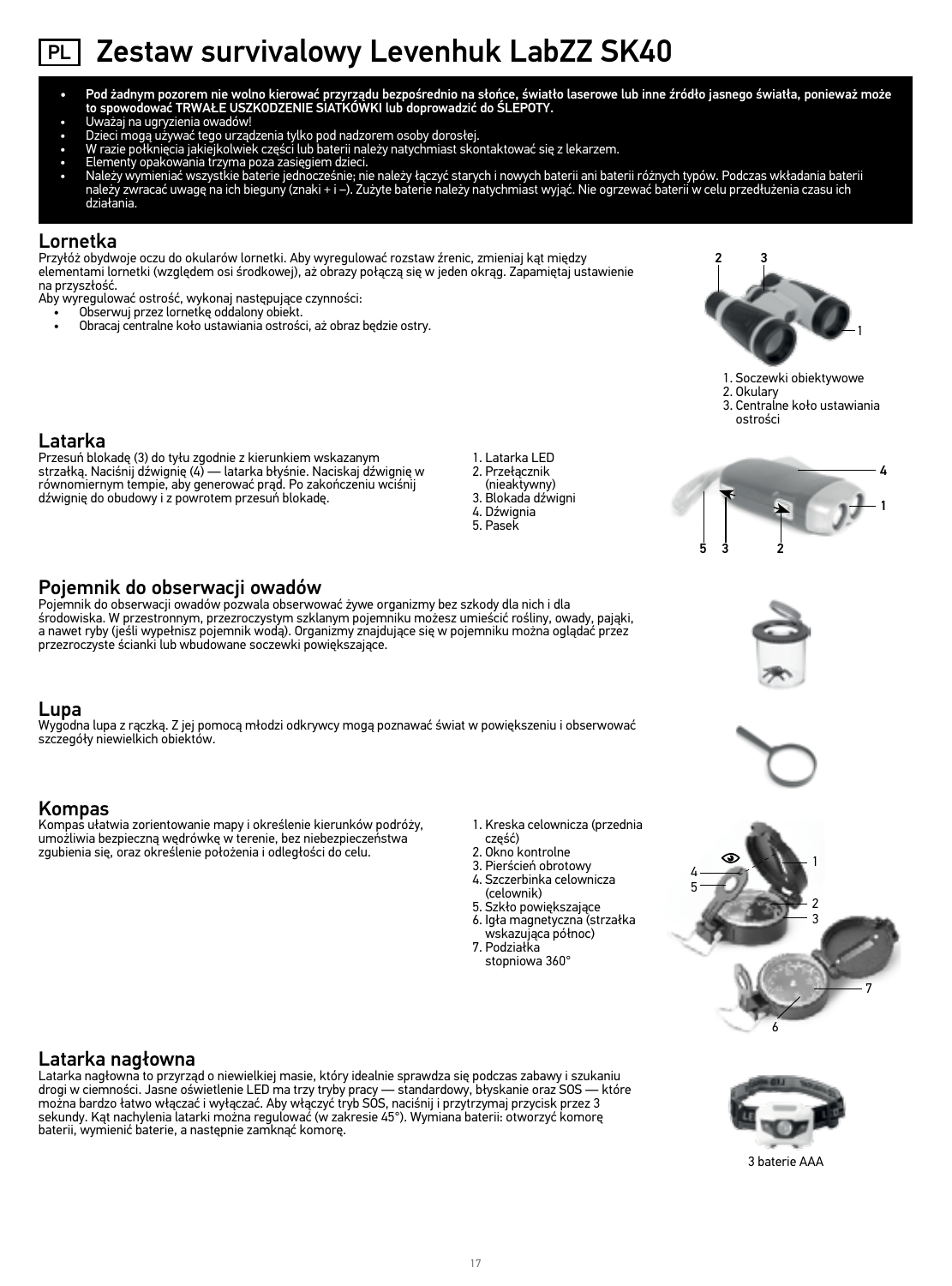### Pierwsze kroki

Naciśnij zaczep (23) i delikatnie odciągnij klips (24). Otwórz pokrywę komory baterii i włóż 4 baterie AAA zgodnie z prawidłowymi oznaczeniami polaryzacji. Zamknij pokrywę tak, aby się zatrzasnęła. Powtórz te same czynności z drugim urządzeniem.

### Instrukcja obsługi krótkofalówki

Aby włączyć urządzenie, naciśnij i przytrzymaj przez 3 sekundy przycisk wł./wył (6).

Poziom głośności ustawia się przyciskami w górę (4) i w dół (7).

Obie krótkofalówki muszą mieć ustawiony taki sam kanał i ton CTCSS/kod DCS (jeśli jest używany), aby umożliwić komunikację. Po naciśnięciu przycisku MENU (11) cyfra kanału zacznie migać. Wybierz jeden z kanałów przyciskami w górę (4) i w dół (7) i potwierdź wybór, naciskając przycisk TALK (rozmów) (15). Aby wybrać ton CTCSS/kod DCS bieżącego kanału, naciśnij dwukrotnie przycisk MENU (11), wybierz typ kodowania oraz jeden z kodów. Aby zapisać ustawienia, naciśnij przycisk TALK (rozmów) (15).

Aby wywołać inną osobę, naciśnij przycisk wywoływania (12). Podczas rozmowy na ekranie będzie wyświetlana ikona transferu (TX).

Naciśnij przycisk TALK (15) (rozmów), aby wysłać wiadomość głosową i nie puszczaj go podczas mówienia. Po zwolnieniu przycisku zostanie wyemitowany krótki sygnał dźwiękowy oznaczający, że urządzenie przełączyło się na odbiór.

Aby włączyć podświetlenie, naciśnij dowolny przycisk poza przyciskami MENU (11) i monitorowania (5).

Aby przywrócić ustawienia fabryczne, wyłącz urządzenie, naciśnij przycisk w górę (4) i włącz urządzenie ponownie.

### Pozostałe funkcje

Monitoring – jest wykorzystywany, gdy sygnał jest niestabilny. Powoduje wyłączenie funkcji wyciszania szumów, aby wszystkie sygnały wybranego kanału były słyszalne.

Skanowanie – sprawdza aktywność na każdym kanale i zatrzymuje się za każdym razem, gdy ją wykryje. Naciśnij przycisk TALK (rozmów) (15), aby zatrzymać się na wybranym kanale.

VOX – włącza nadawanie aktywowane głosowo. Po włączeniu trybu VOX i podłączeniu słuchawek można zacząć nadawać bez naciskania przycisków. Tryb VOX włącza/wyłącza się przyciskiem MENU (11).

**Blokada klawiatury –** pozwala uniknąć włączania funkcji przypadkowymi naciśnięciami przycisków. Aby aktywować ten tryb, naciśnij i przytrzymaj przez 2<br>sekundy przycisk MENU (11).

Przyciski TALK (rozmów) i wywoływania pozostaną aktywne! Wyciszanie szumów – włącza się automatycznie.

### Dane techniczne

| Zakres częstotliwości     | 446 MHz                               |
|---------------------------|---------------------------------------|
| Kanały                    | 8                                     |
| Promień sygnału radiowego | do 3 km                               |
| Wyciszanie szumów         | $\ddot{}$                             |
| <b>VOX</b>                | $\ddot{}$                             |
| Monitoring                | $\ddot{}$                             |
| Funkcja skanowania        | $\ddot{}$                             |
| Zasilanie                 | 4 baterie AAA (do każdego urządzenia) |
| Zasięg transmisji         | 0.5W                                  |
| Zakres temperatury pracy  | $-20+50°C$                            |

### Konserwacja i pielęgnacja

Nie należy używać urządzenia w środowiskach potencjalnie zagrożonych wybuchem ani podczas jazdy rowerem, prowadzenia samochodu lub innego pojazdu. Skonsultuj się z lekarzem w sprawie bezpieczeństwa urządzenia, jeśli używasz jakichkolwiek urządzeń medycznych. Nie używaj urządzenia w okolicy źródeł sygnału radiowego, ponieważ może to wywołać zakłócenia. Do czyszczenia urządzenia należy używać miękkiej, wilgotnej ściereczki. Nie należy czyścić środkami zawierającymi etanol lub aceton.

Gwarancja: na cale zycie. Więcej informacji na ten temat znajduje się na stronie: www.levenhuk.pl/gwarancja Producent zastrzega sobie prawo wprowadzenia zmian w ofercie produktów i specyfikacjach bez uprzedniego powiadomienia.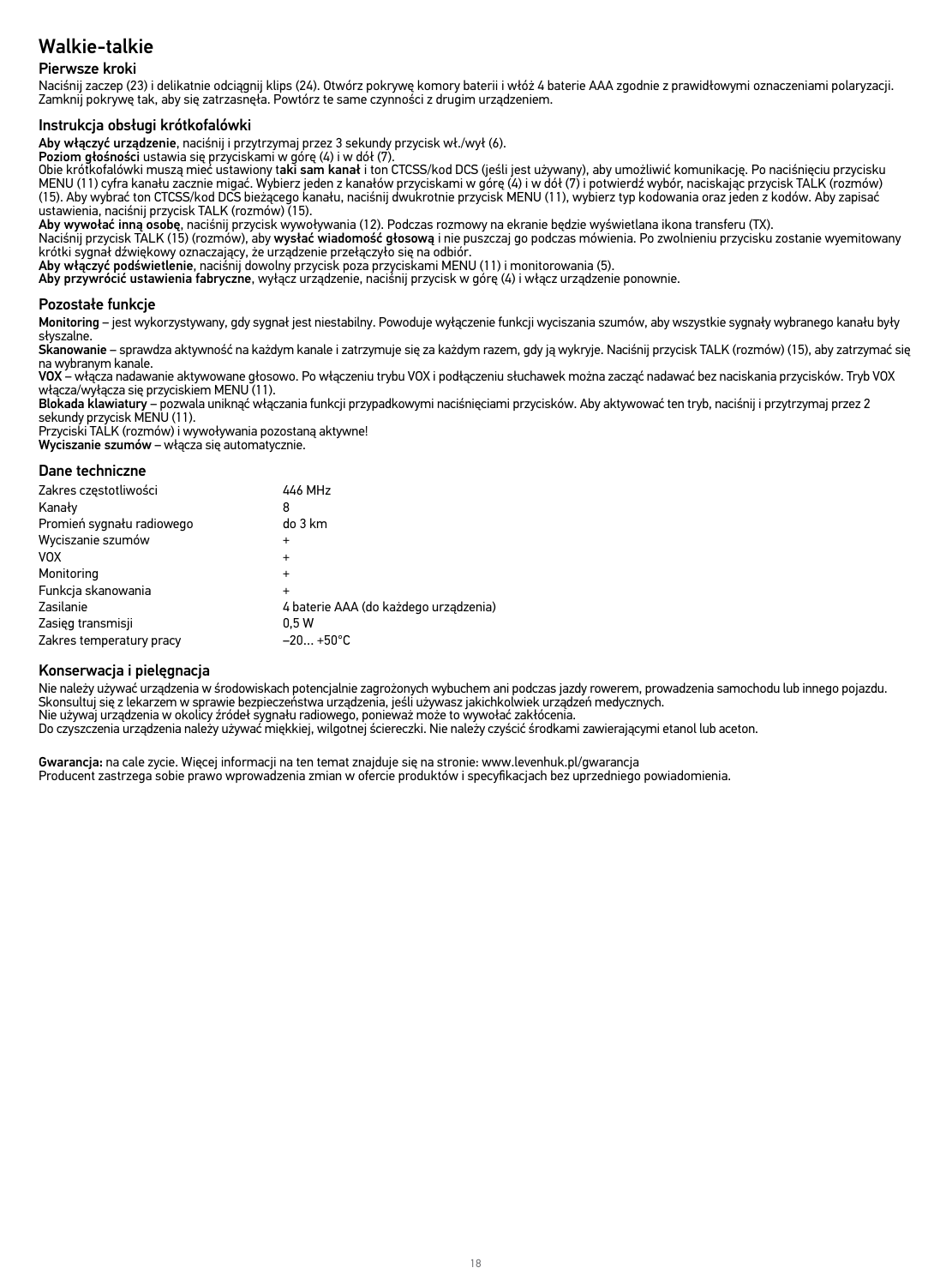# PT Kit de sobrevivência Levenhuk LabZZ SK40

- Nunca, em qualquer circunstância, olhe diretamente para o Sol, ou para outra fonte de luz intensa, ou para um laser através deste dispositivo, pois isso pode causar DANOS PERMANENTES À RETINA e pode levar à CEGUEIRA.
- Cuidado com as picadas de insetos!
- 
- 
- 
- As crianças só devem utilizar o dispositivo sob supervisão de um aduto.<br>• Se uma parte do dispositivo ou a bateria for engolida, procure imediatamente assistência médica.<br>• Mantenha os materiais da embalagem afastados da Nunca aqueça as baterias com o intuito de as reanimar.

### Binóculos

Olhe através das oculares dos binóculos com ambos os olhos. Para ajustar a distância interpupilar, varie o ângulo entre as duas partes dos binóculos (em relação ao seu eixo central) até a imagem se unir num único círculo. Lembre-se desta definição para utilização futura.

Siga este procedimento para ajustar o foco:

- Olhe através dos binóculos para um objeto distante;
- Rode a roda de foco central até que o objeto observado esteja focado. 1



1. Lentes objetivas

2. Oculares

3. Roda de foco central

### Lanterna

Deslize a patilha de segurança (3) na direção indicada pela seta. Pressione a lingueta (4) e a luz acende durante alguns instantes. Pressione a lingueta a uma velocidade constante para "produzir" eletricidade. Quando terminar, empurre a lingueta para dentro e deslize a patilha de segurança na direção indicada pela seta.

### Frasco para insetos

Com o Frasco para insetos podes observar seres vivos sem os magoares e sem prejudicares o meio ambiente. Neste espaçoso frasco de vidro transparente consegues guardar plantas, insetos, aranhas e até mesmo peixes (se encheres o frasco com água). Podes examinar os habitantes do frasco através das paredes transparentes ou das lupas incorporadas na tampa.

### Lupa

A lupa tem uma pega prática. Estas lupas permitem que quem gosta de explorar o mundo possa ampliar e observar em detalhe qualquer objeto minúsculo.

### Bússola

Com a bússola pode facilmente orientar um mapa e definir direções de viagem, caminhar em segurança fora da estrada sem se perder, determinar facilmente onde se encontra e calcular a distância até ao seu destino.

- 1. Luz LED
- 2. Interruptor Ligar/desligar (desativado)
- 3. Patilha de segurança para lingueta 4. Lingueta

1. Fio de visão (visão frontal)

4. Ranhura de visão (entalhe de

2. Mostrador 3. Aro rotativo

visão) 5. Lupa 6. Seta norte (agulha da bússola) 7. Escala graduada de 360°

5. Correia









### Lanterna de cabeça

A lanterna é uma ferramenta leve, perfeita para jogos e para se orientar no escuro facilmente. A lâmpada LED brilhante pode ser ligada/desligada facilmente e tem três modos: luz normal, luz intermitente e luz SOS. Para ativar o modo SOS, prima sem soltar o botão durante 3 segundos. O ângulo de inclinação é ajustável (até 45°). Substituição das pilhas: abra o compartimento de pilhas, substitua as pilhas e feche o compartimento.



3 pilhas AAA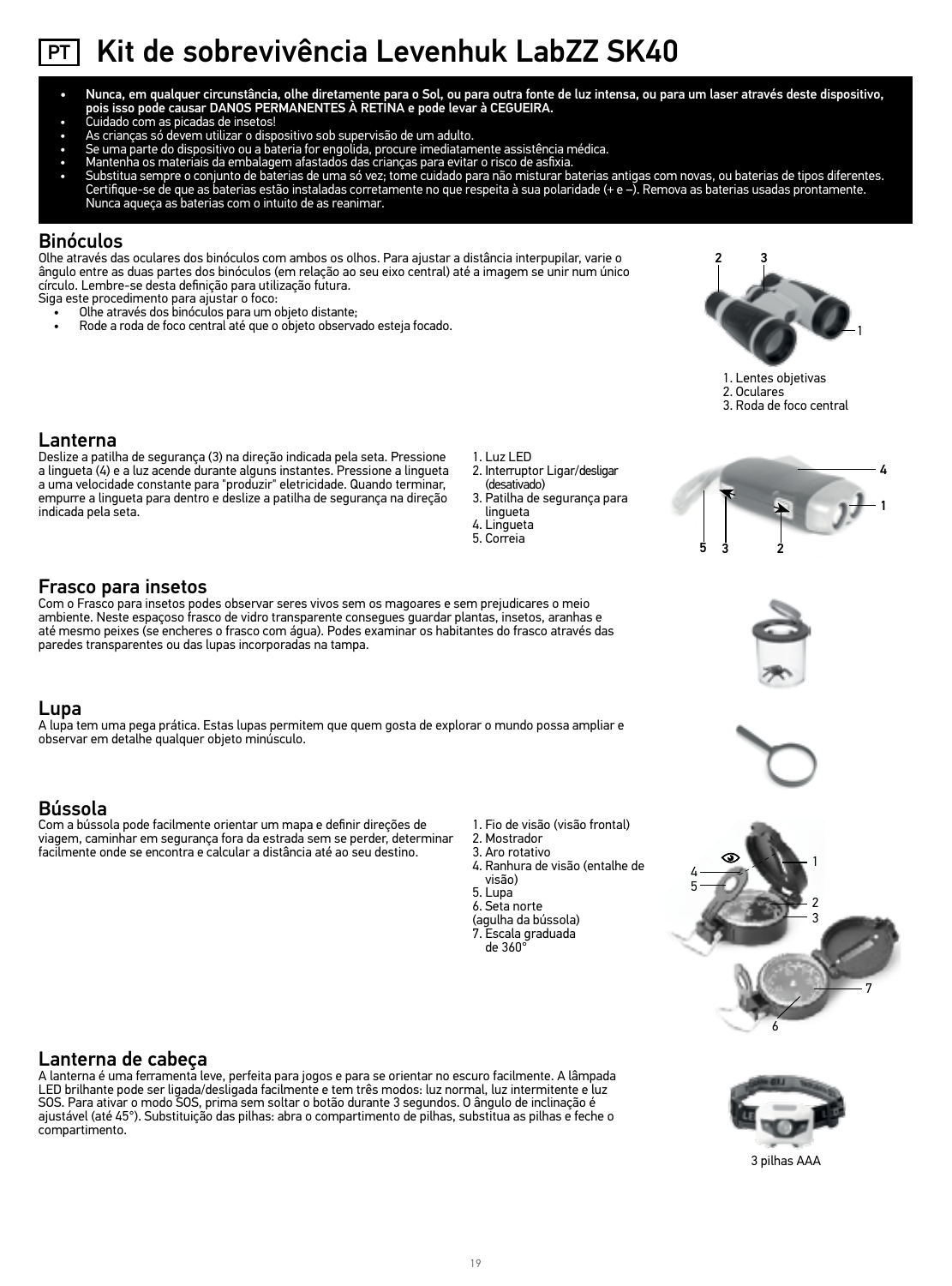### Introdução

Prima o botão de fixação (23) e puxe o clipe de bolso (24) suavemente. Abra a tampa do compartimento das pilhas e coloque 4 pilhas AAA, de acordo com as marcas de polaridade corretas. Feche a tampa até ouvir um estalido. O procedimento é o mesmo para o segundo dispositivo.

### Utilizar o walkie-talkie

Para ligar o dispositivo, prima sem soltar o botão Ligar/Desligar (6) durante 3 segundos.

O nível de volume é controlado pelos botões de seta para CIMA (4) e para BAIXO (7).

Ambos os walkie-talkies têm de ser sintonizados no mesmo canal e no mesmo código CTCSS/DCS (se utilizado), para que possam comunicar entre si. Prima o botão de MENU (11) – o dígito do canal começará a piscar. Selecione um dos canais utilizando os botões da seta para CIMA (4) e para BAIXO (7) e prima o botão TALK (Falar) (15) para confirmar a escolha. Para selecionar o código de tom CTCSS/DCS para o canal atual, prima o botão de MENU (11) duas vezes,<br>especifique o tipo de codificação e, em seguida, especifique um dos cód

Para ligar para a outra pessoa, prima o botão Chamada (12). Durante a conversa, o ícone de transferência (TX) será apresentado no ecrã. Prima o botão TALK (Falar) (15) para enviar uma mensagem de voz e mantenha-o premido enquanto fala. Após libertar o botão, o dispositivo emitirá um sinal sonoro curto, indicando que o dispositivo mudou para o modo de receção.

Para ativar a luz de fundo, prima qualquer botão exceto o botão de MENU (11) e o botão de monitorização (5).

Para repor as definições de fábrica, desligue o dispositivo, prima o botão de seta para CIMA (4) e volte a ligar o dispositivo.

### Outras funções

Monitorização – É utilizada no caso de um sinal instável. Desativa a função de silenciador, para que todos os sinais no canal selecionado sejam audíveis. Procurar – Verifica todos os canais de atividade, parando em cada canal onde for detetada atividade. Prima o botão TALK (Falar) (15) para parar no canal selecionado.

VOX – Ativa a transmissão ativada por voz. Se utilizar o modo VOX e ligar um auricular, pode transmitir mensagens sem ter de premir botões. O modo VOX é ligado/desligado através do botão de MENU (11).

Bloqueio do teclado – Permite-lhe evitar a pressão acidental de botões. Para ativar este modo, prima sem soltar o botão de MENU (11) durante 2 segundos. Os botões TALK (Falar) e Chamada permanecem ativos!

Silenciar – É ativado automaticamente.

### Especificações

| Intervalo de frequência                    | 446 MHz                              |
|--------------------------------------------|--------------------------------------|
| Canais                                     | 8                                    |
| Raio do sinal de rádio                     | até 3 km                             |
| Silenciamento                              | $\ddot{}$                            |
| <b>VOX</b>                                 | $\ddot{}$                            |
| Monitorização                              | $\ddot{}$                            |
| Função de procura                          | $\ddot{}$                            |
| Fonte de alimentação                       | 4 pilhas AAA (para cada dispositivo) |
| Potência de transmissão                    | 0.5W                                 |
| Intervalo de temperaturas de funcionamento | $-20 +50 °C$                         |

### Cuidados e manutenção

Não utilize o dispositivo em ambientes potencialmente explosivos, nem ao andar de bicicleta ou conduzir um automóvel ou qualquer outro veículo. Consulte o seu médico acerca da segurança do dispositivo relativamente a qualquer dispositivo médico que possa estar a utilizar. Não utilize o dispositivo perto de fontes de rádio, uma vez que pode causar interferências. Utilize um pano macio e húmido para limpar o dispositivo. Não utilize etanol ou qualquer outro líquido à base de acetona.

Garantia: vitalícia. Para detalhes adicionais, visite nossa página na internet: www.levenhuk.eu/warranty O fabricante se reserva no direito de fazer alterações na variedade e nas especificações dos produtos sem notificação prévia.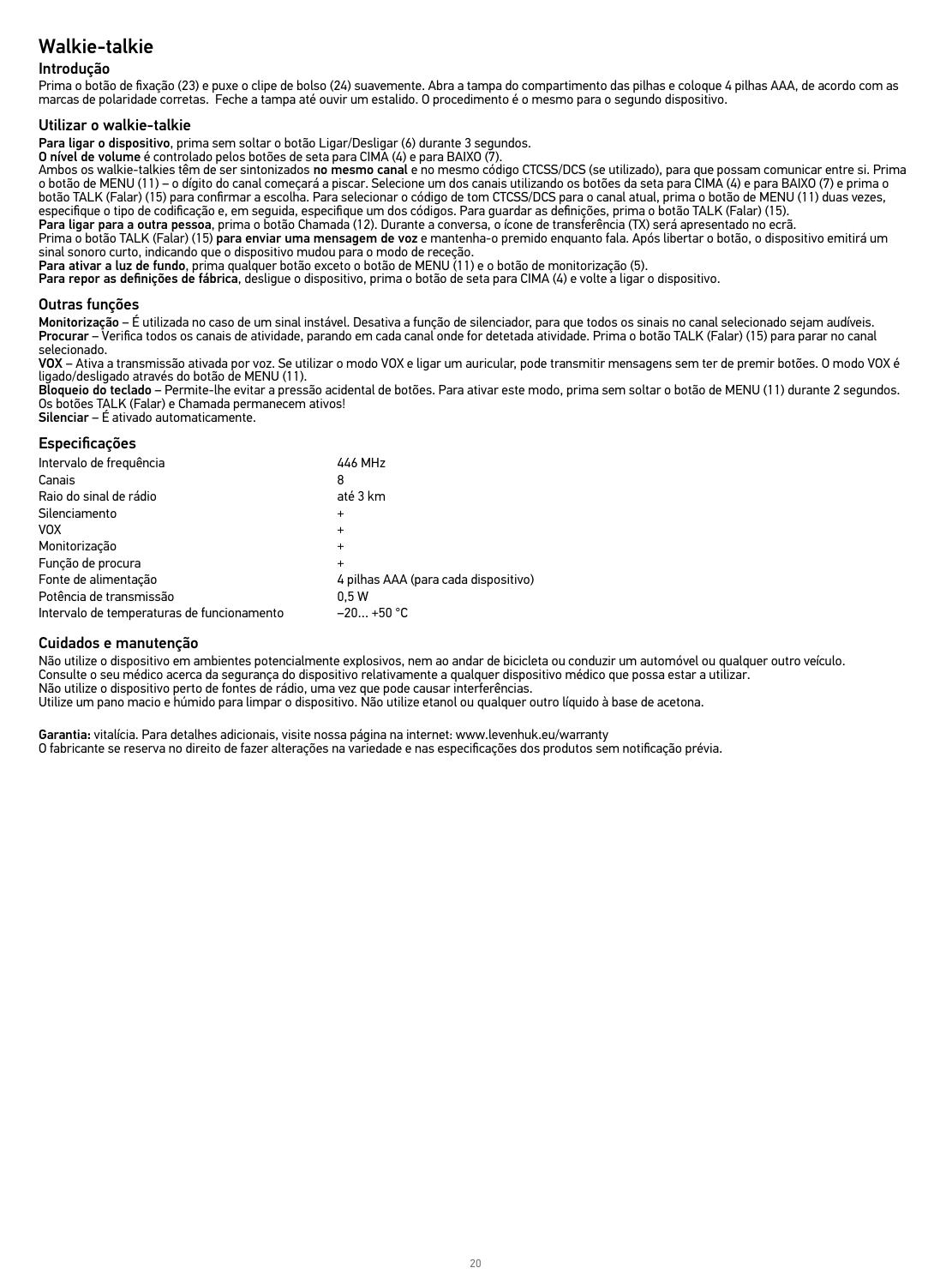# RU Походный набор Levenhuk LabZZ SK40

- Никогда не смотрите в прибор на Солнце, на источник яркого света и лазерного излучения ЭТО ОПАСНО ДЛЯ ЗРЕНИЯ И МОЖЕТ ПРИВЕСТИ К СЛЕПОТЕ!
- 
- 
- Остерегайтесь укусов насекомых!<br>• Дети могут пользоваться прибором только под присмотром взрослых.<br>• Если деталь прибора или элемент питания были проглочены, срочно обратитесь за медицинской помощью.
- 
- Храните упаковку в недоступном для детей месте во избежание риска удушения.<br>• При необходимости замены элементов питания меняйте сразу весь комплект, не смешивайте старые и новые элементы питания и не использу

### Бинокль

Смотрите в бинокль обоими глазами. Для регулировки межзрачкового расстояния складывайте или разводите половинки бинокля (относительно его центральной оси) до тех пор, пока изображение в бинокле не сольется в единую окружность. Запомните настройку для использования в дальнейшем. Для настройки:

- Посмотрите в бинокль на удаленный объект.
- Вращайте кольцо фокусировки, пока предмет наблюдения не будет виден четко. 1



1. Объективы

- 2. Окуляры
- 3. Колесо фокусировки

1

4

Динамо-фонарь Сдвиньте блокиратор (3) назад, как показывает стрелка. Нажмите на рычаг (4), загорится свет. Нажимайте рычаг с одинаковой скоростью, чтобы «производить» электричество. По окончании использования задвиньте рычаг в корпус и сдвиньте обратно блокиратор.

- 1. Светодиоды
	- 2. Клавиша Вкл./Выкл. (не активна)
- 3. Блокиратор рычага
- 4. Рычаг
- 5. Ремешок



### Лупа-стакан

С лупой-стаканом можно наблюдать за живыми организмами, не причиняя вреда природе. В большой прозрачный стакан поместятся растения, насекомые, паучки и даже рыбки (если заполнить стакан водой). Наблюдать за обитателями бокса можно сквозь прозрачные стенки или через встроенные в крышку увеличительные стекла.

### Лупа

Удобная лупа на ручке. С ней юный исследователь сможет увеличить и рассмотреть любые мелкие предметы.

### Компас

С компасом легко ориентироваться по карте и на местности, определять направление пути, удобно двигаться по пересеченной местности, не теряясь, и определять расстояние до цели.

- 1. Прицельная нить
- 2. Просмотровая линза
- 3. Безель (поворотный ободок)
- 4. Прицельная прорезь 5. Линза
- 
- 6. Магнитная стрелка 7. Плавающий циферблат
- 7 6 1 2 4 3 5

### Фонарик налобный

Налобный фонарик — удобный легкий инструмент для игр и ориентирования в темноте. Яркая светодиодная подсветка имеет три режима — непрерывный, мигающий и сигнал SOS — и легко включается<br>и выключается. Для режима SOS держите кнопку нажатой в течение 3 секунд. Регулируемый угол наклона (до 45°). Замена батареек: откройте батарейный отсек, замените батарейки и закройте отсек.



3 батарейки AAА





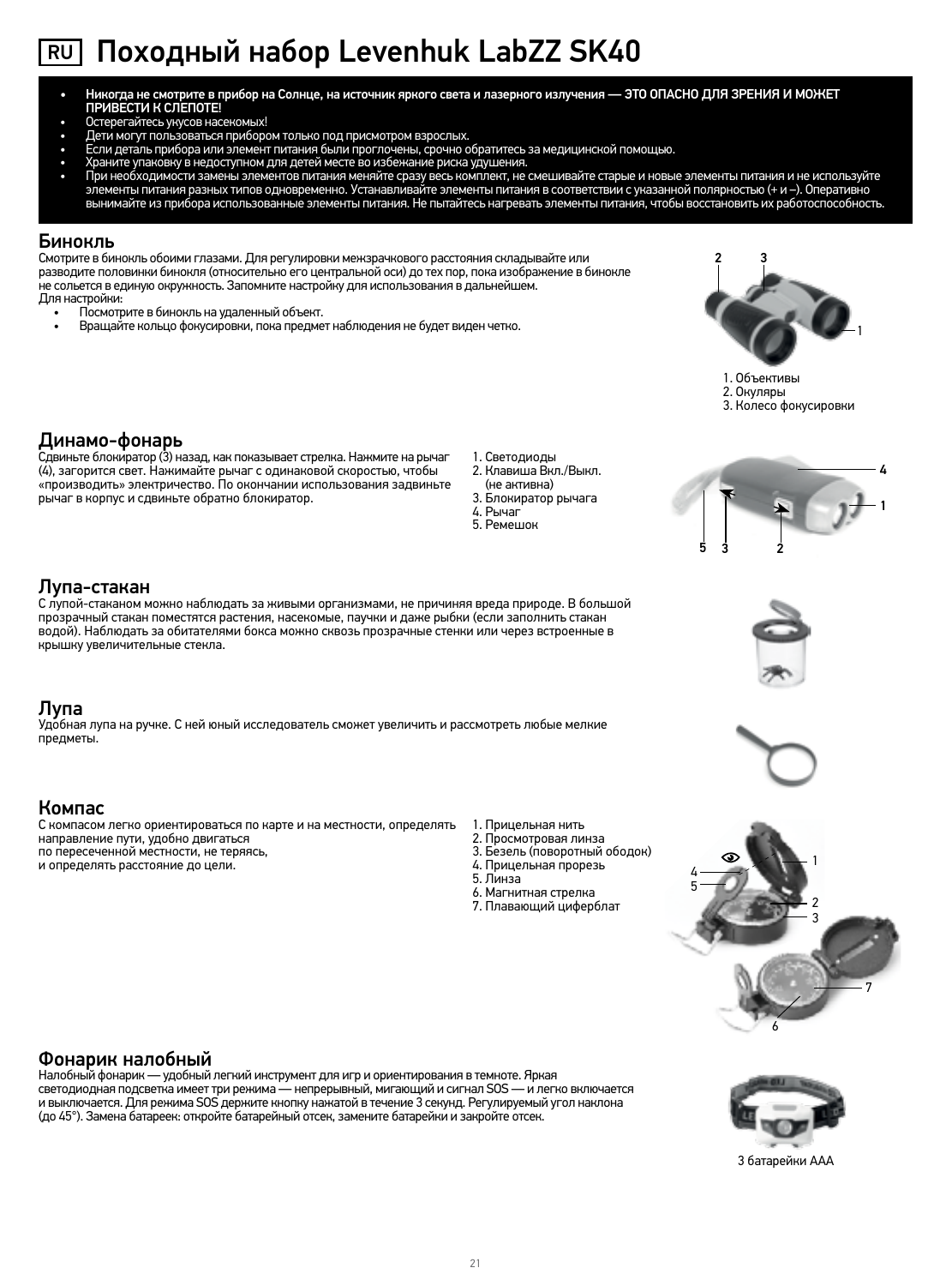## Рация

### Начало работы

Нажмите на защелку (23) и аккуратно потяните клипсу (24). Откройте батарейный отсек и установите 4 батарейки типа ААА, соблюдая полярность. Закройте крышку батарейного отсека до щелчка. Повторите со второй рацией.

### Использование устройства

Для включения радиостанции нажмите и удерживайте кнопку (6) в течение 3 секунд.

Уровень громкости регулируется кнопками UP (4) и DOWN (7).

Чтобы вы смогли общаться, обе рации должны быть настроены на один и тот же канал и CTSS тон/DCS код, если он используется. Нажмите кнопку MENU (11) — номер канала начнет мигать. Выберите один из каналов кнопками UP (4) и DOWN (7) и нажмите кнопку передачи (TALK) (15), чтобы подтвердить выбор. Чтобы выбрать CTSS тон/DCS код для текущего канала дважды нажмите кнопку MENU (11), выберите тип кодирования, а затем один из кодов. Для сохранения настроек нажмите кнопку передачи (15).

**Для вызова собеседника** нажмите кнопку CALL (12). Во время разговора на экране будет гореть иконка передачи (TX).<br>Нажмите кнопку TALK д**ля передачи голосового сообщения** и удерживайте ее нажатой, пока говорите. После тог устройство подаст короткий звуковой сигнал, означающий, что устройство перешло в режим приема.

Для включения подсветки нажмите любую кнопку, кроме кнопки MENU (11) и кнопки контроля радиоэфира (15).

Для возврата к заводским настройкам выключите рацию, нажмите кнопку UP (4) и снова включите.

### Прочие функции

Контроль радиоэфира (мониторинг) — используется при неустойчивой связи, отключает шумоподавитель, чтобы стали слышны все сигналы на выбранном канале.

Сканирование — проверяет все каналы на наличие активности, останавливаясь на каждом канале, где обнаружена активность. Нажмите кнопку передачи (15), чтобы остановиться на выбранном канале.

VOX — активирует голосовую активацию передачи. Используя VOX и подключив гарнитуру, вы можете выходить в эфир, не нажимая кнопок. Режим VOX включается и отключается через кнопку MENU (11).

Блокировка клавиатуры — позволяет исключить случайное нажатие кнопок. Для активации режима нажмите и удерживайте кнопку MENU (11) в течение 2 секунд.

Кнопки передачи и вызова будут оставаться активными!

Подавление фоновых шумов — включается автоматически.

### Технические характеристики

| Частотный диапазон          | 446 MHz                                       |
|-----------------------------|-----------------------------------------------|
| Количество каналов          | 8                                             |
| Радиус действия, км         | до 3 км                                       |
| Шумоподавитель              | $\ddot{}$                                     |
| <b>VOX</b>                  | $\ddot{}$                                     |
| Контроль радиоэфира         | $\ddot{}$                                     |
| Сканирование                |                                               |
| Источник питания            | 4 батарейки типа ААА (для каждого устройства) |
| Мощность передатчика        | 0.5B                                          |
| Диапазон рабочих температур | $-20+50 °C$                                   |

### Уход и хранение

Не используйте устройство в потенциально взрывоопасных средах, а также во время управления автомобилем, велосипедом или другим транспортным<br>средством.

Проконсультируйтесь с врачом относительно безопасности устройства, если носите какой-либо медицинский прибор.

Не используйте устройство поблизости от источников радиосигнала, чтобы исключить помехи.

Используйте мягкую влажную ткань для очистки устройства. Не используйте жидкости на основе этанола или ацетона.

Гарантия: пожизненная. Подробнее см. на сайте www.levenhuk.ru/support

Производитель оставляет за собой право вносить любые изменения в модельный ряд и технические характеристики или прекращать производство изделия без предварительного уведомления.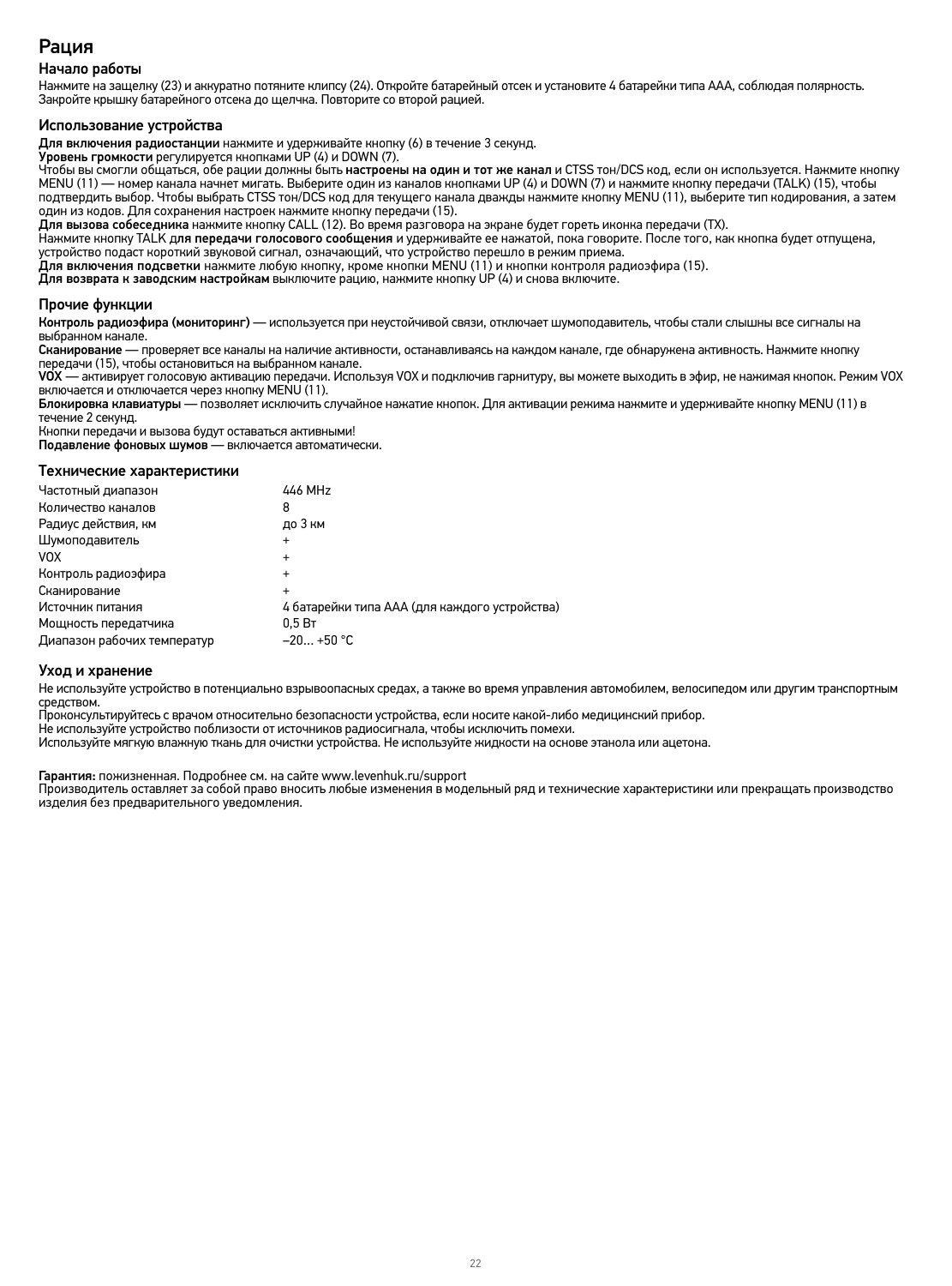# TR Kit de sobrevivência Levenhuk LabZZ SK40

- RETİNADA KALICI HASARA neden olabileceğinden ve KÖRLÜĞE yol açabileceğinden kesinlikle, hiçbir koşul altında Güneşe, başka bir parlak ışık kaynağına ya da bu cihaz aracılığıyla bir lazere doğrudan bakmayın.
- Böcek ısırmalarına karşı dikkatli olun!
- Çocuklar cihazı yalnızca yetişkin gözetiminde kullanabilir.
- 
- 
- Cihaz veya pilin bir parçası yutulduğu takdirde, hemen tıbbi yardım alınmalıdır.<br>• Ambalaj malzemelerini boğulma tehlikesini önlemek için çocuklardan uzak tutun.<br>• Eski ve yeni piller ile farklı türlerden ısıtmayın.

### Dürbün

Her iki gözünüzle dürbün göz merceklerinden bakın. Gözbebekleri arası mesafeyi ayarlamak için görüntü tek bir daire içerisinde birleşene kadar dürbün bölümleri (merkezi eksenine göre) arasındaki açıyı değiştirmeye devam edin. Bu ayarı sonraki kullanımlar için kaydedin.

- Odağı ayarını düzenlemek için bu prosedürü izleyin:
	- Dürbününüzden uzaktaki bir nesneye bakın; • Görüntü odaklanana kadar merkezi odaklama tekerini çevirin. 1



1. Objektif merceği 2. Göz mercekleri 3. Odak düğmesi

### Fener

Böcek

Güvenlik kilidini (3) okun gösterdiği gibi geriye kaydırın. Dinamo koluna (4) basın, ışık bir süre yanacaktır. Elektrik "üretmek" için dinamo koluna aynı hızda basın. İşiniz bittiğinde, dinamo kolunu gövdeye itin ve güvenlik kilidini geri kaydırın.

- 1. LED ışık
	- 2. Açma/Kapama düğmesi (etkin değil)
	- 3. Dinamo kolu güvenlik kilidi
	- 4. Dinamo kolu
	- 5. Kayış









Kafa Lambası Kafa lambası oyunlar ve karanlıkta kolay yön bulmak için mükemmel ve hafif bir alettir. Parlak LED ışığı üç moda sahiptir – sürekli ışık, yanıp sönen ışık ve SOS ışığı — ve kolayca açılıp kapatılabilir. SOS modu için düğmeyi 3 saniye basılı tutun. Eğim açısı ayarlanabilir (45°'ye kadar). Pil değişimi: Pil bölmesini açın, pilleri yenileri ile değiştirin ve bölmeyi kapatın.



Baz istasyonu için 3



Kavanozu ile canlı hayvanları onlara ve doğaya zarar vermeden gözleyebilirsin. Bu geniş saydam cam kavanoz bitkileri, böcekleri, örümcekleri ve hatta (kavanoza su doldurulduğunda) balıkları bile içine alır. Saydam duvarlarından ya da dahili büyüteçlere sahip kapağından kavanozun sakinlerini izleyebilirsin.

### Büyüteç

Büyüteç tutma saplı kullanışlı büyüteç. Bu büyüteçler dünyanın genç kaşiflerinin her türlü küçük cismi ayrıntılı büyütmesini ve gözlemesini mümkün kılar.

### Pusula

Pusulayla gezi, kaybolmadan arazi yürüyüşü için haritayı hizalayıp yönleri ayarlayabilirsiniz, nerede olduğunuzu kolayca belirleyip hedefinize olan mesafeyi hesaplayabilirsiniz.

- 1. Nişangah teli (arpacık)
- 2. Nişangah camı
- 3. Döner bezel 4. Nişangah yuvası (çentikli
- arpacık)
- 5. Büyüteç
- 6. Kuzey oku (pusula iğnesi)
- 7. Dereceler işaretli 360° ölçek